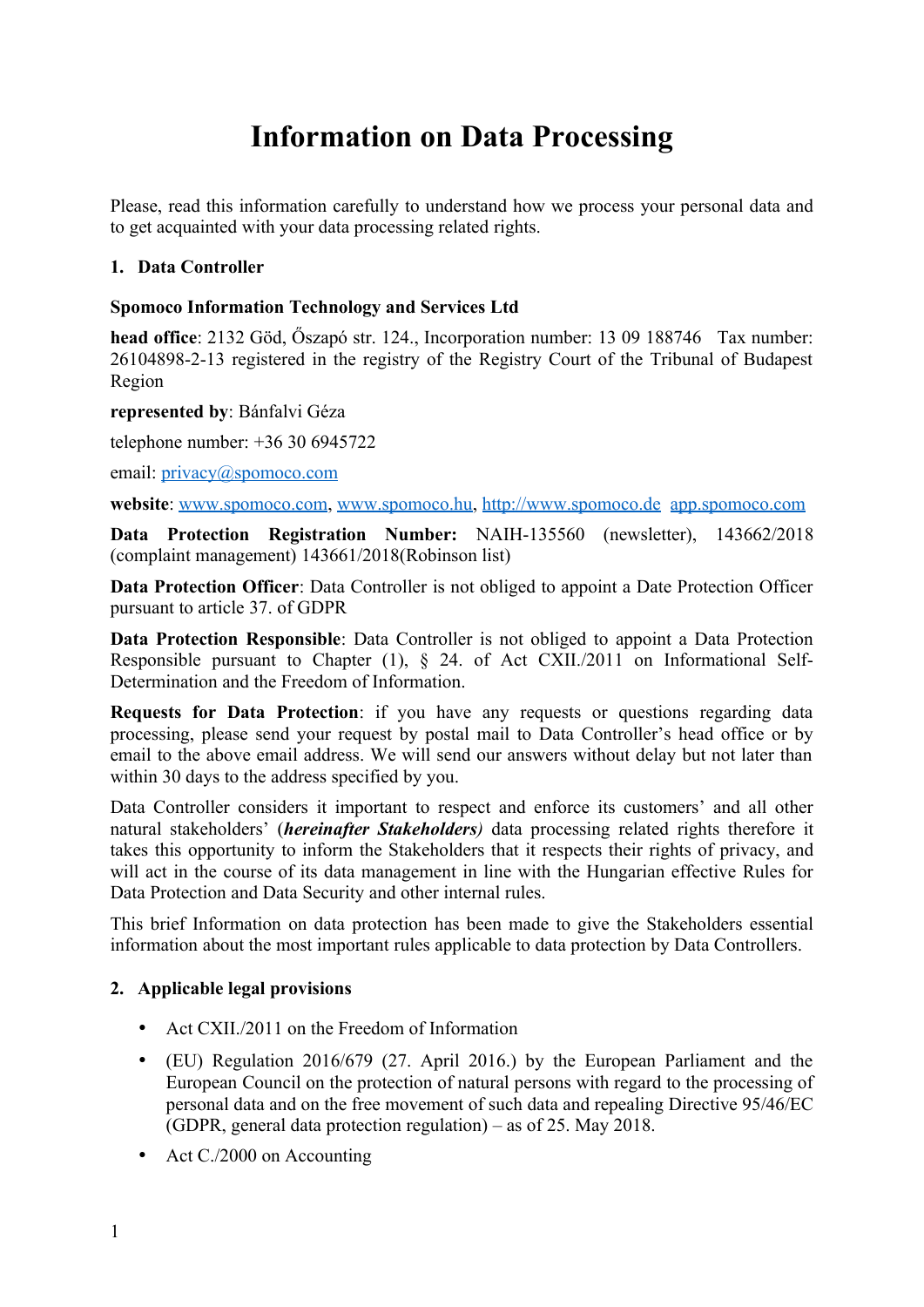- · Act XLVIII./2008 on the basic requirements and certain restrictions of commercial advertising activities
- · Act CXIX./1995 on the use of name and address information serving the purpose of research and direct marketing
- · Act XLVII./2008 on the prohibition of unfair business-to-consumer commercial practices
- · Act CVIII./2001on certain aspects of electronic commerce services and information society services

## **3. Terms**

"data transfer": Transfer of managed personal data to data processor.

", data processor": the natural or legal entity, public authority, agency or any other organisation processing data on behalf of data controller;

data processing": any operation or the sum of operations carried out on personal data or data files in an automatic or non-automatic way, i.e. gathering, entering, structuring, breaking up, storing, transforming or changing, querying, viewing, using, forwarding, disseminating or making available in any other way, collating or connecting, restricting, erasing or destruction;

", data controller": the natural or legal entity, public authority, agency or any other organisation that on its own or together with others determines the purposes and methods of personal data processing; if the purposes and methods of data processing are determined by EU law or the law of a member state, data controller or the special aspects of the appointment of a data controller can also be determined by EU law or the law of the member state;

", data forwarding": The forwarding of managed personal data to other data controllers for any purpose other than data processing;

"**data protection incident**": breach of security to an extent which results in the inadvertent or illegal destruction, loss, transformation, illegal publication of or illegal access to personal data forwarded, stored or managed in any other way;

", pseudonymization": processing of personal data in such a way that will no longer allow for the identification of the specific natural person that the personal data refers to without the use of further information, provided that such further information is stored separately and it is ensured by technical and organisational measures that this personal data cannot be connected with identified or identifiable natural persons;

"**stakeholder's consent**": unambiguous expression of stakeholder's voluntary intention based on specific and adequate information with which the stakeholder distinctly indicates by way of a statement or an act his/her confirmation of providing consent to the processing of his/her personal data;

addressee": the natural or legal entity, public authority, agency or any other organisation to which the personal data is disclosed regardless of whether it is a third party or not. The public authorities that may have access to personal data during some audit and in line with EU law or the law of the member state, shall not be considered as addressees; the data processing of the aforementioned data by public authorities shall be in compliance with the data protection rules to be applied in line with the purpose of the data processing;

"**special data**": personal data referring to racial or ethnic origin, political opinion, religion or belief or trade union membership, as well as genetic and biometric data for the identification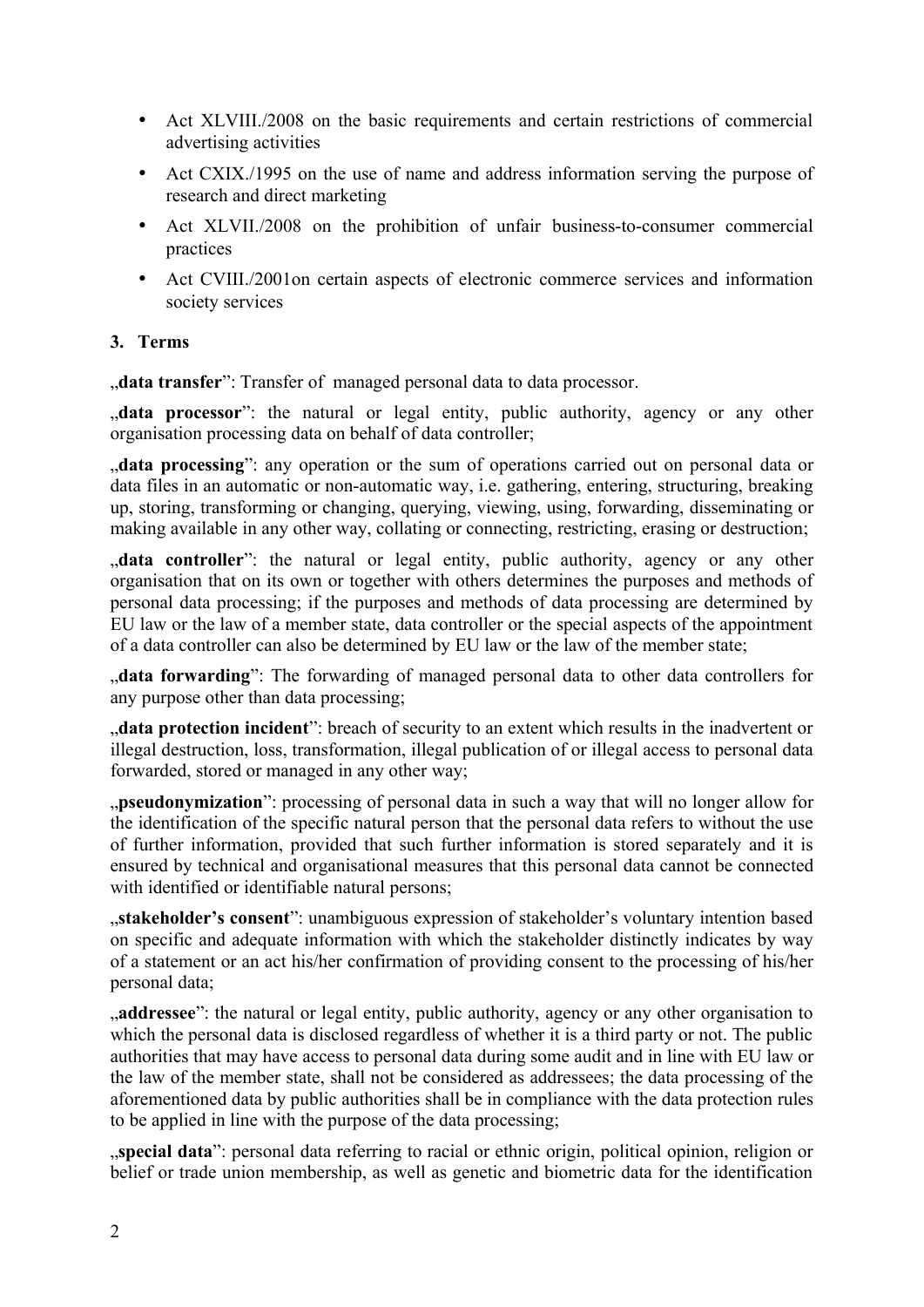of natural persons, health data as well as personal data referring to the sexual life or sexual orientation of natural persons;

"profiling": any form of automatic privacy management in the course of which personal data is used for the assessment of certain personal qualities of a natural person, in particular the analysis or forecasting of attributes in connection with work performance, financial situation, health status, personal preferences, interests, reliability, conduct, place of residence or movement;

**"Spomoco application**": the Spomoco social smart sports calendar;

"**Spomoco account**": an account created in the application upon registration or entry to Facebook;

"**personal data**": any information about an identified or identifiable natural person ("stakeholder"); a natural person is identifiable if he/she can be identified in a direct or indirect way, in particular based on some id., e.g. name, number, information on location, online id. or one or several factors relating to the natural person's physical, physiological, genetic, mental, financial, cultural or social identity;

## **4. Data processing**

If Data Controller employs colleagues, the data can only be processed by Data Controller's colleagues to the extent absolutely necessary for the completion of their tasks. If Data Controller does not employ any colleagues, the data shall be processed by Data Controller's representative.

# **4.1. Use of the Spomoco application**

**Sphere of Stakeholders**: trainers and athletes using the application

**4.1.1.**Athletes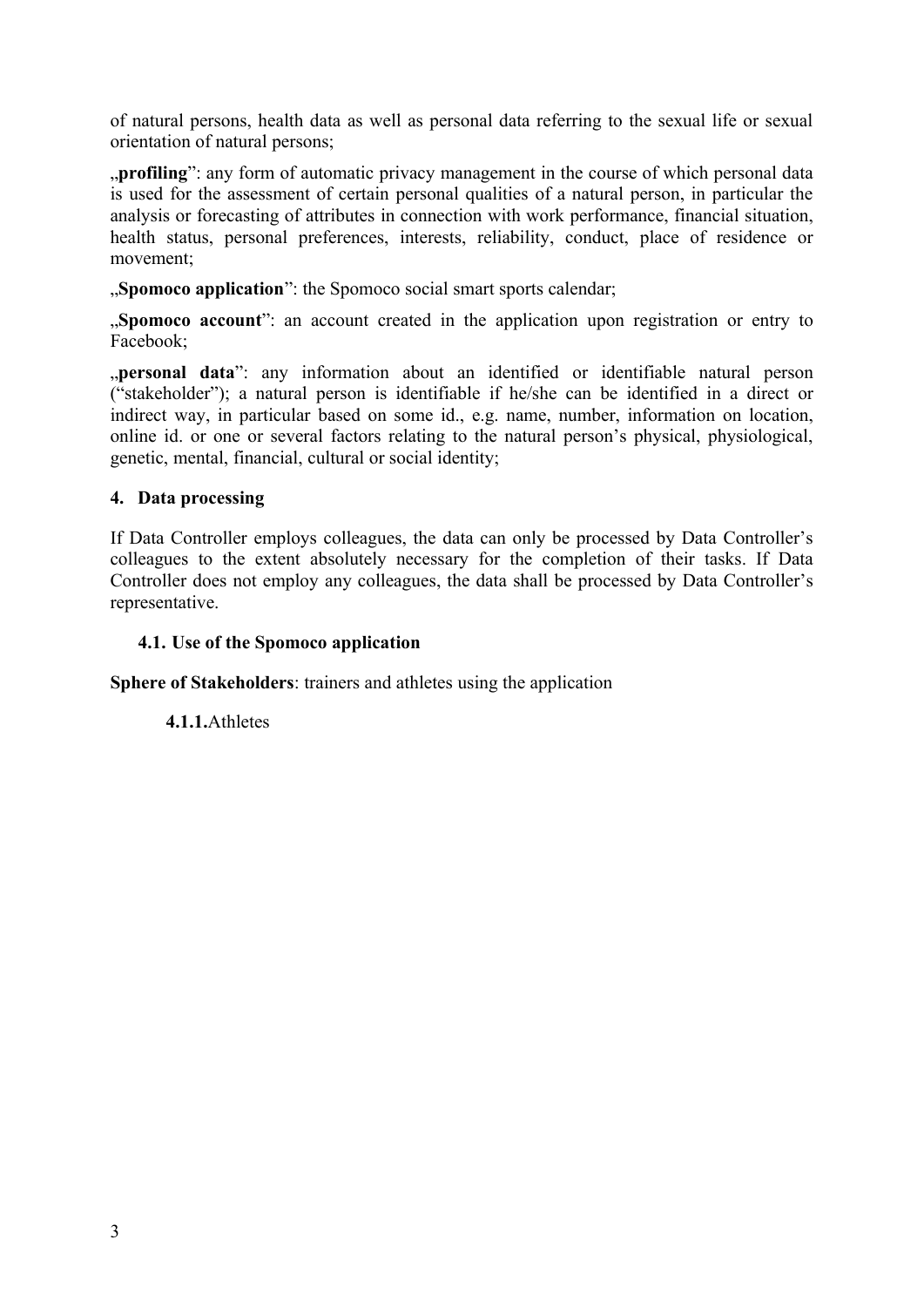Table containing the range of the data processed, the legal basis and purpose of data processing, the addressees and the period of data processing with regard to users registered as athletes:

| Man<br>aged<br>data     | <b>Mandator</b><br>$y$ ? | <b>Purpose of data</b><br>processing                        | Legal<br>basis of<br>data<br>process<br>ing | Who can see<br>the data?                                                                                                                                                                                                                                                                                                                                                              | <b>Period</b><br>of data<br>manage<br>ment | <b>How can</b><br>the data<br>be<br>erased?                                  |
|-------------------------|--------------------------|-------------------------------------------------------------|---------------------------------------------|---------------------------------------------------------------------------------------------------------------------------------------------------------------------------------------------------------------------------------------------------------------------------------------------------------------------------------------------------------------------------------------|--------------------------------------------|------------------------------------------------------------------------------|
| <b>Nick</b><br>nam<br>e | <b>Not</b><br>mandatory. | Easier<br>identification<br>between athletes<br>and coaches | volunta<br>ry<br>consent                    | The data can be<br>seen by the<br>colleagues<br>working at<br>Spomoco who<br>need such data<br>for their work.<br>In addition the<br>circle of people<br>(reconfirmed<br>relations) can<br>see the data that<br>you have given<br>a right of<br>viewing.<br>When you<br>connect with a<br>given person,<br>you are also<br>giving the<br>person the<br>permission to<br>see the data. | Erasure<br>of the<br>data by<br>the user   | Upon your<br>request,<br>the system<br>will erase<br>the data at<br>any time |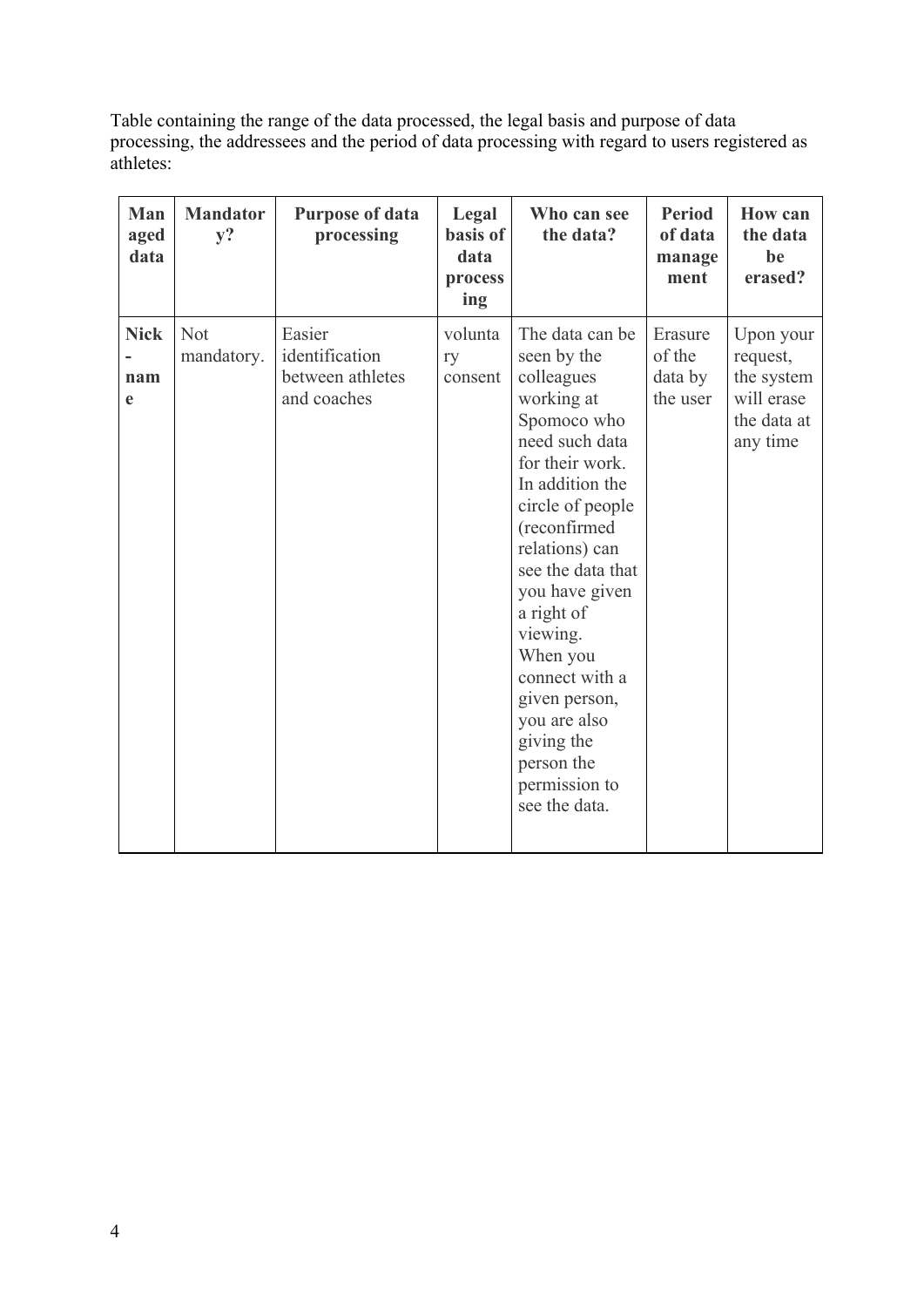| <b>Nam</b><br>e<br>(surn<br>ame<br>$+$ firs<br>t.<br>nam<br>e) | Mandatory<br>data to be<br>given upon<br>registration | We are managing<br>the data for the<br>purpose of easier<br>identification<br>between athletes<br>and coaches.<br>We will address<br>you by your first<br>name when we<br>send you notices or<br>emails through the<br>system.                                                                                                                                                                                                                                                                                | volunta<br>ry<br>consent | The data can be<br>seen by the<br>colleagues<br>working at<br>Spomoco who<br>need such data<br>for their work.<br>In addition also<br>athletes and<br>coaches can see<br>this data even if<br>you have not<br>connected with<br>them, so this<br>data is public. | The data<br>will be<br>erased<br>when<br>you have<br>cancelle<br>d your<br>registrati<br>on | By<br>cancelling<br>the<br>registratio<br>$\mathbf n$ |
|----------------------------------------------------------------|-------------------------------------------------------|---------------------------------------------------------------------------------------------------------------------------------------------------------------------------------------------------------------------------------------------------------------------------------------------------------------------------------------------------------------------------------------------------------------------------------------------------------------------------------------------------------------|--------------------------|------------------------------------------------------------------------------------------------------------------------------------------------------------------------------------------------------------------------------------------------------------------|---------------------------------------------------------------------------------------------|-------------------------------------------------------|
| $E-$<br>mail<br>addr<br>ess                                    | Mandatory<br>data to be<br>given upon<br>registration | We send the link<br>necessary to<br>confirm your<br>registration to your<br>email address. Your<br>email address is<br>also necessary for<br>entry into the<br>application. Also,<br>we send all notices<br>and campaigns to<br>your email address<br>that are not sent<br>(exclusively) via<br>the application.<br>(e.g. notification if<br>someone would<br>like to get in touch<br>with you). You can<br>also ask for an<br>email notice of all<br>communications<br>and events within<br>the application. | volunta<br>ry<br>consent | The data can be<br>seen by the<br>colleagues<br>working at<br>Spomoco who<br>need such data<br>for their work.<br>In addition also<br>athletes and<br>coaches can see<br>this data even if<br>you have not<br>connected with<br>them, so this<br>data is public. | The data<br>will be<br>erased<br>when<br>you have<br>cancelle<br>d your<br>registrati<br>on | By<br>cancelling<br>the<br>registratio<br>$\mathbf n$ |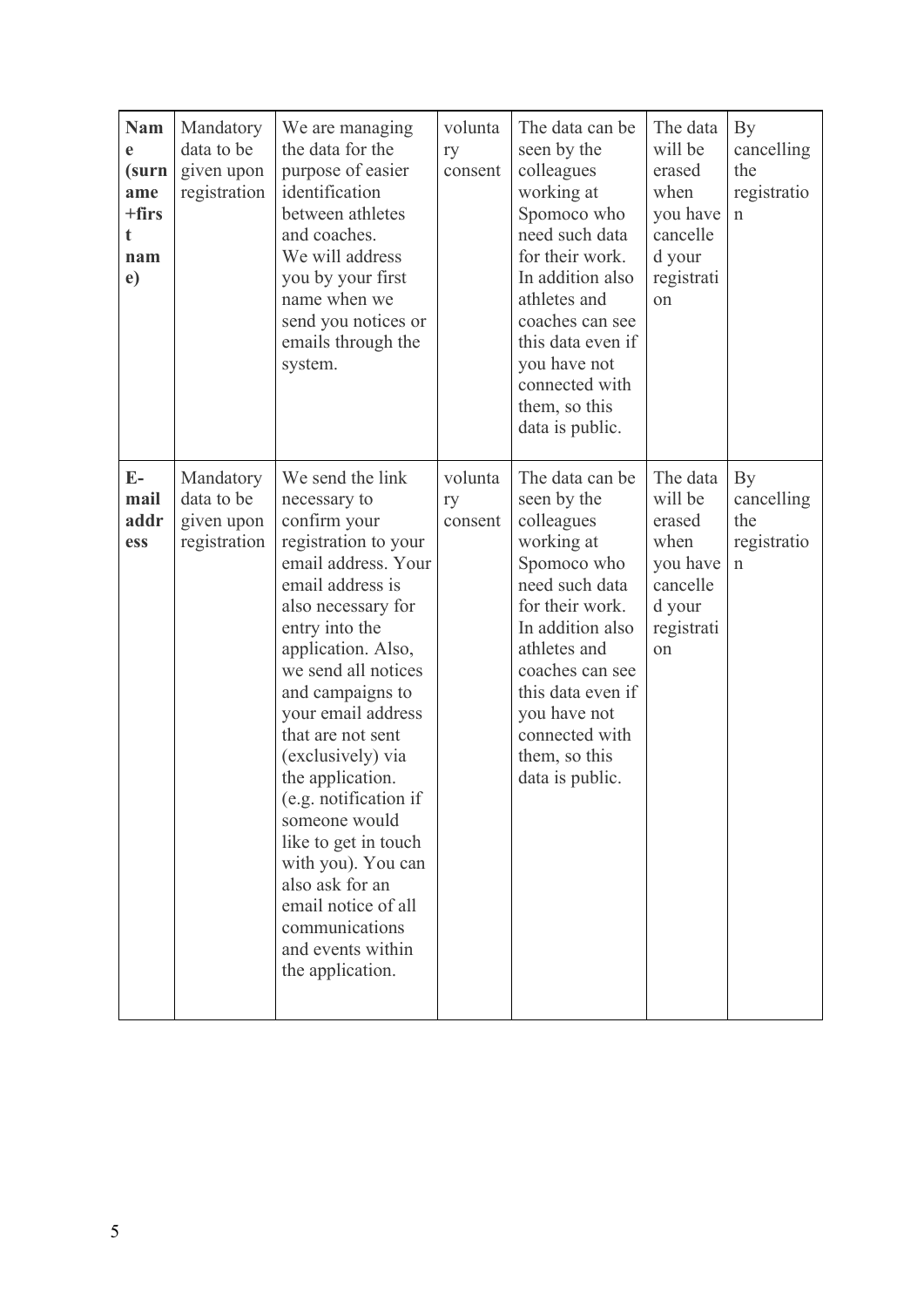| <b>Pass</b><br>word                    | Mandatory<br>data to be<br>given upon<br>registration | You should key in<br>the appropriate<br>password for the<br>email address to<br>enter the<br>application.                                                                                                                            | volunta<br>ry<br>consent | stored in an<br>encrypted way,<br>even we cannot<br>see it.                                                                                                                                                                           | The data<br>will be<br>erased<br>when<br>you have<br>cancelle<br>d your<br>registrati<br>on | By<br>cancelling<br>the<br>registratio<br>$\mathbf n$                        |
|----------------------------------------|-------------------------------------------------------|--------------------------------------------------------------------------------------------------------------------------------------------------------------------------------------------------------------------------------------|--------------------------|---------------------------------------------------------------------------------------------------------------------------------------------------------------------------------------------------------------------------------------|---------------------------------------------------------------------------------------------|------------------------------------------------------------------------------|
| <b>Tele</b><br>phon<br>e<br>num<br>ber | <b>Not</b><br>mandatory                               | If you want the<br>users to see your<br>telephone number,<br>you may make the<br>data public even in<br>such a way that<br>only your<br>reconfirmed<br>connections can see<br>it for a faster and<br>more personal<br>communication. | volunta<br>ry<br>consent | The data can be<br>seen by the<br>colleagues<br>working at<br>Spomoco who<br>need such data<br>for their work.<br>In addition also<br>athletes and<br>coaches can see<br>this data even if<br>you have not<br>connected with<br>them. | Until the<br>data is<br>erased<br>by the<br>user                                            | Upon your<br>request,<br>the system<br>will erase<br>the data at<br>any time |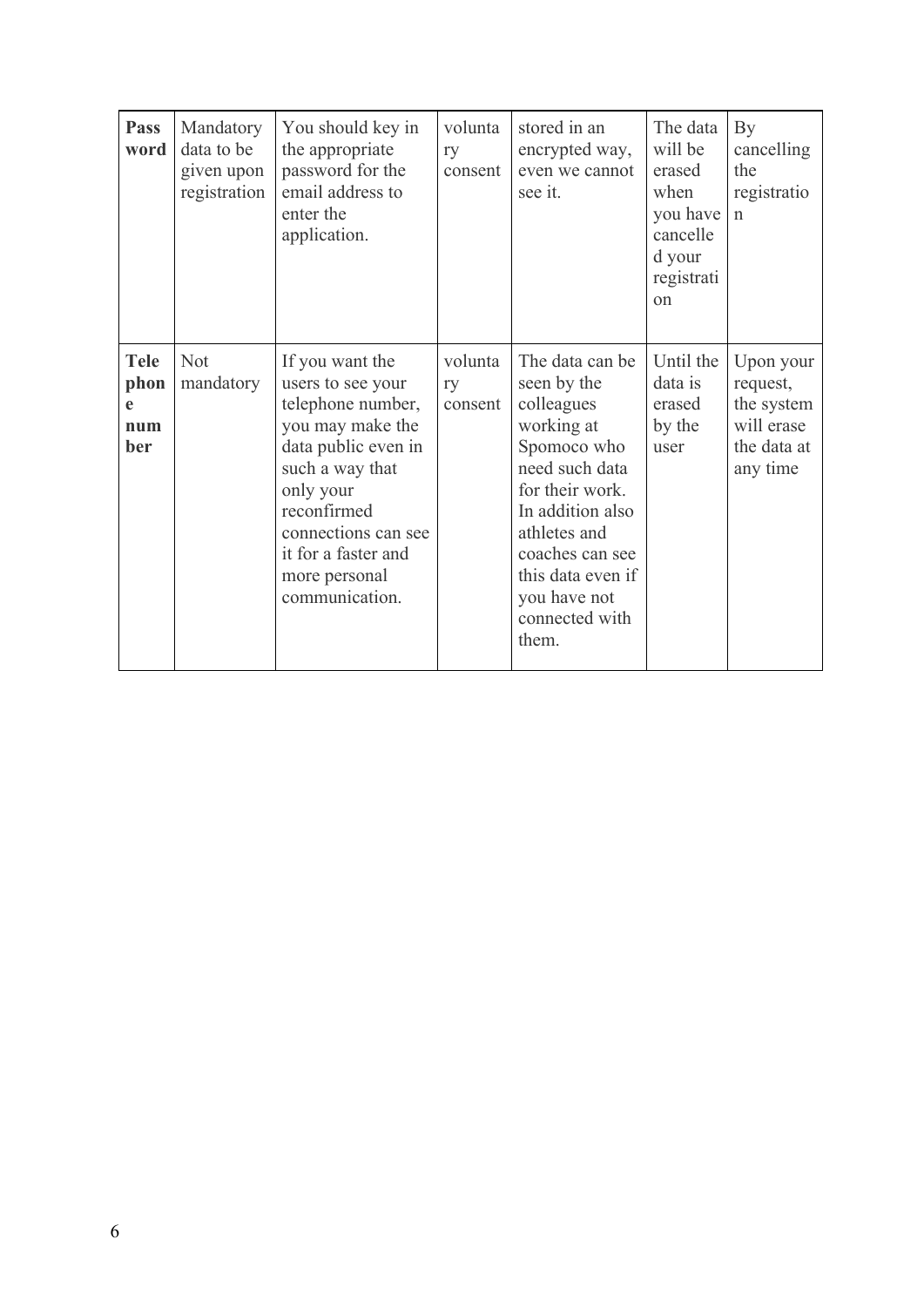| Year<br><sub>of</sub><br>birth<br>$\angle$ Age<br>grou<br>$\mathbf{p}$ | Not<br>mandatory | To send<br>personalised offers.<br>To help the work of<br>coaches | volunta<br>ry<br>consent | Year of birth<br>can be seen by<br>the colleagues<br>of Spomoco<br>who need it for<br>their work.<br>Additionally the<br>group of people<br>(connected<br>persons) can see<br>the age group<br>made on the<br>basis of the data<br>for whom you<br>have given a<br>right of<br>viewing.<br>By connecting<br>with the given<br>person, you<br>give the person<br>the permission<br>to see it. Only<br>Spomoco can<br>see your year of<br>birth,<br>everybody else<br>can only see the<br>age group. | Until the<br>data is<br>erased<br>by the<br>user | Upon your<br>request,<br>the system<br>will erase<br>the data at<br>any time |
|------------------------------------------------------------------------|------------------|-------------------------------------------------------------------|--------------------------|----------------------------------------------------------------------------------------------------------------------------------------------------------------------------------------------------------------------------------------------------------------------------------------------------------------------------------------------------------------------------------------------------------------------------------------------------------------------------------------------------|--------------------------------------------------|------------------------------------------------------------------------------|
| <b>Date</b><br><sub>of</sub><br>birth                                  | Not<br>mandatory | To send<br>personalised offers                                    | volunta<br>ry<br>consent | The data can be<br>seen by the<br>colleagues<br>working at<br>Spomoco who<br>need such data<br>for their work.                                                                                                                                                                                                                                                                                                                                                                                     | Until the<br>data is<br>erased<br>by the<br>user | Upon your<br>request,<br>the system<br>will erase<br>the data at<br>any time |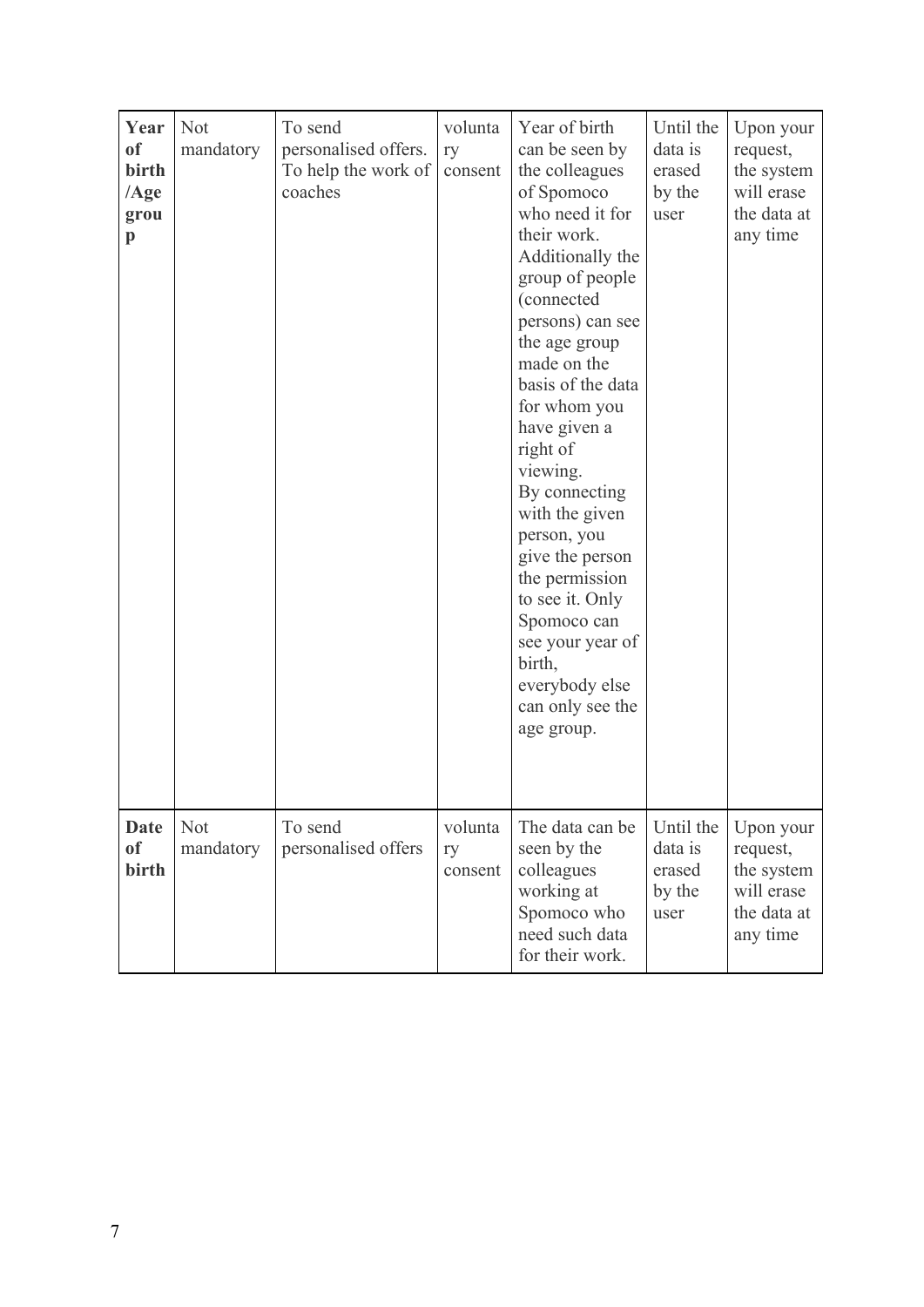| <b>Addr</b><br>ess<br>(cou<br>ntry,<br>town<br>, ZIP<br>code) | Not<br>mandatory.<br>You can<br>specify<br>only your<br>country, or<br>both your<br>country and<br>town | To send<br>personalized offers<br>(the trainer's<br>certain athletes<br>would get offers<br>based on<br>statistical data)<br>E.g.: How many<br>people do sports in<br>your<br>environment?<br>Community<br>shaping,<br>information giving,<br>marketing<br>information among<br>users. | volunta<br>ry<br>consent | The data can be<br>seen by the<br>colleagues<br>working at<br>Spomoco who<br>need such data<br>for their work.<br>In addition the<br>circle of people<br>(reconfirmed<br>relations) can<br>see the data that<br>you have given<br>a right of<br>viewing.<br>When you<br>connect with a<br>given person,<br>you are also<br>giving the<br>person the<br>permission to<br>see the data. | Until the<br>data is<br>erased<br>by the<br>user | Upon your<br>request,<br>the system<br>will erase<br>the data at<br>any time |
|---------------------------------------------------------------|---------------------------------------------------------------------------------------------------------|----------------------------------------------------------------------------------------------------------------------------------------------------------------------------------------------------------------------------------------------------------------------------------------|--------------------------|---------------------------------------------------------------------------------------------------------------------------------------------------------------------------------------------------------------------------------------------------------------------------------------------------------------------------------------------------------------------------------------|--------------------------------------------------|------------------------------------------------------------------------------|
| Face<br>book<br>link                                          | Not<br>mandatory                                                                                        | Social media access<br>so that the users<br>can also get in<br>touch with each<br>other within other<br>applications                                                                                                                                                                   | volunta<br>ry<br>consent | The data can be<br>seen by the<br>colleagues<br>working at<br>Spomoco who<br>need such data<br>for their work.<br>In addition the<br>circle of people<br>(reconfirmed<br>relations) can<br>see the data that<br>you have given<br>a right of<br>viewing.<br>When you<br>connect with a<br>given person,<br>you are also<br>giving the<br>person the<br>permission to<br>see the data. | Until the<br>data is<br>erased<br>by the<br>user | Upon your<br>request,<br>the system<br>will erase<br>the data at<br>any time |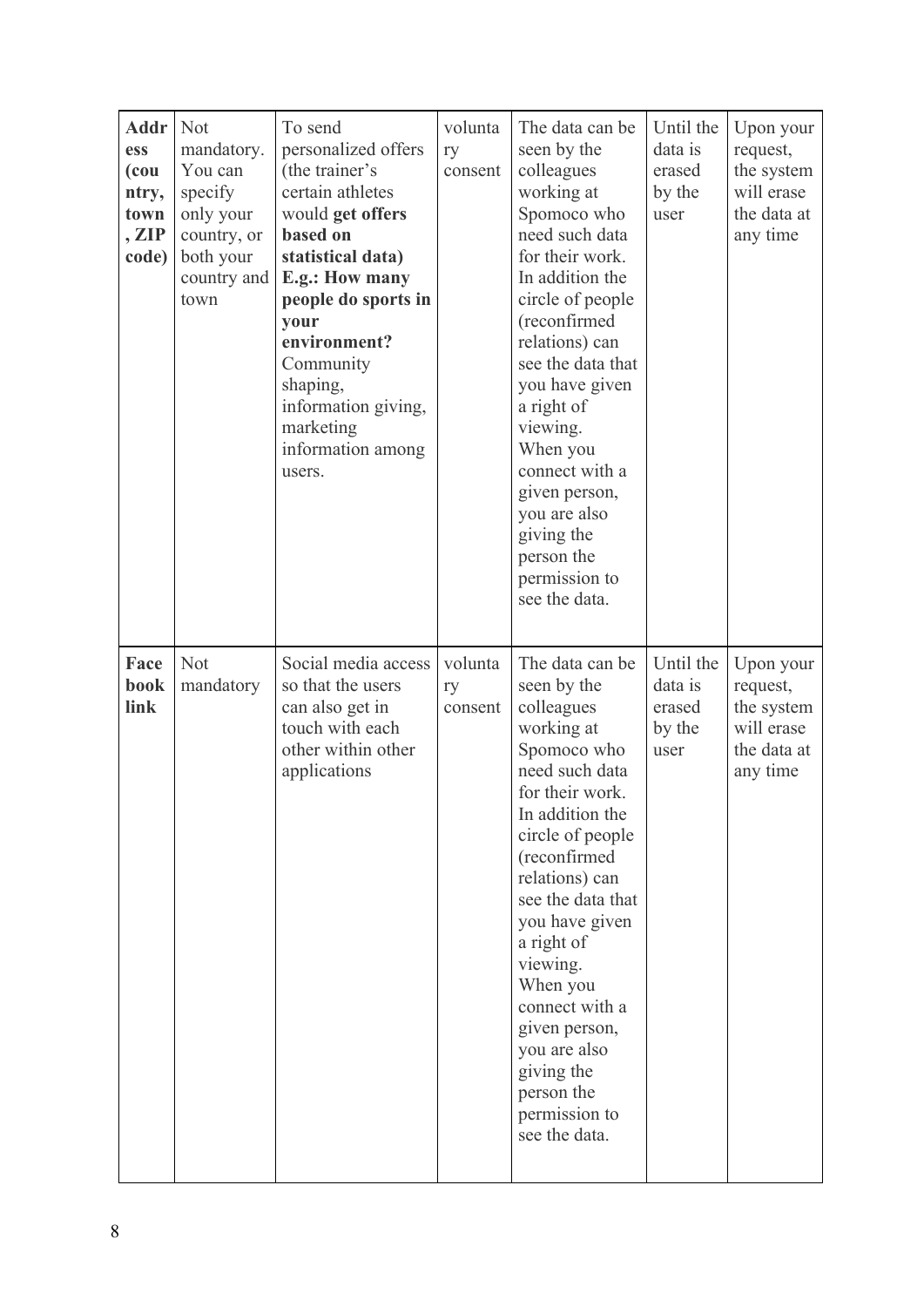| Goog<br>$le+$<br>link                                                                   | <b>Not</b><br>mandatory                          | Social media access<br>so that the users<br>can also get in<br>touch with each<br>other within other<br>applications         | volunta<br>ry<br>consent | The data can be<br>seen by the<br>colleagues<br>working at<br>Spomoco who<br>need such data<br>for their work.<br>In addition the<br>circle of people<br>(reconfirmed<br>relations) can<br>see the data that<br>you have given<br>a right of<br>viewing.<br>When you<br>connect with a<br>given person,<br>you are also<br>giving the<br>person the<br>permission to<br>see the data.           | Until the<br>data is<br>erased<br>by the<br>user                                | Upon your<br>request,<br>the system<br>will erase<br>the data at<br>any time                    |
|-----------------------------------------------------------------------------------------|--------------------------------------------------|------------------------------------------------------------------------------------------------------------------------------|--------------------------|-------------------------------------------------------------------------------------------------------------------------------------------------------------------------------------------------------------------------------------------------------------------------------------------------------------------------------------------------------------------------------------------------|---------------------------------------------------------------------------------|-------------------------------------------------------------------------------------------------|
| <b>The</b><br>next<br>class<br><b>es</b><br>that<br>you<br>have<br>signe<br>d up<br>for | Our system<br>records this<br>automatical<br>ly. | To send<br>personalised (class)<br>offers<br>The athlete will be<br>able to follow what<br>classes he/she will<br>have next. | volunta<br>ry<br>consent | After making<br>the connection,<br>the trainer can<br>see the classes<br>organised by<br>the given<br>trainer. Apart<br>from the trainer,<br>also the other<br>trainers in the<br>trainer's group<br>(studio) can see<br>the classes<br>organised by all<br>the trainers in<br>the group if you<br>have connected<br>to the group.<br>See the detailed<br>description<br>under point<br>Groups. | you cancel before<br>that point in time, it<br>will go to cancelled<br>classes. | When the next class<br>has been held, it will<br>belong to the Earlier<br>Classes data type. If |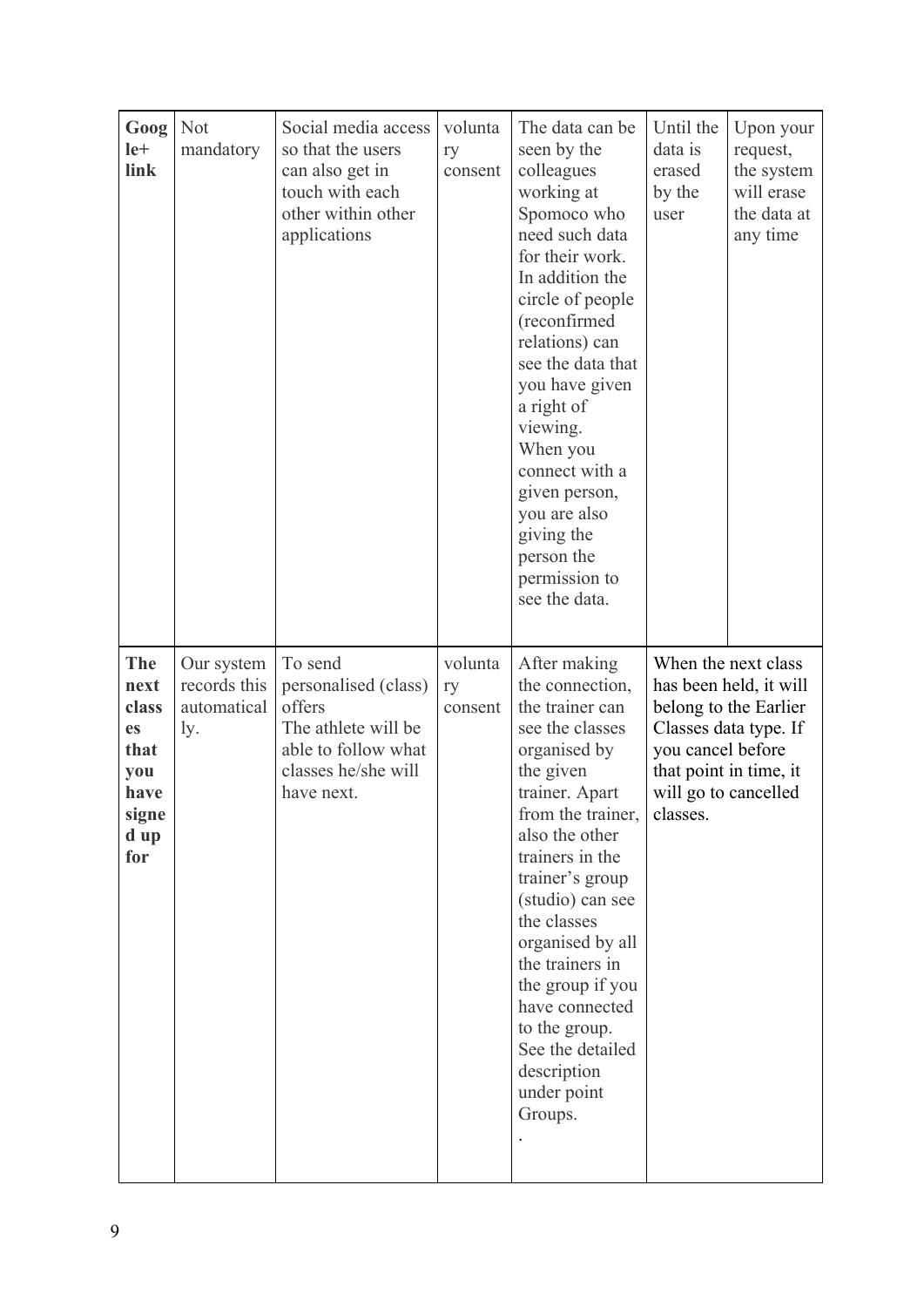| Canc<br>elled<br>class<br>es                                              | Our system<br>records this<br>automatical<br>ly. | Advice to trainers<br>about the<br>cancellation                                                                       | volunta<br>ry<br>consent | We send<br>notification for<br>the trainer if<br>you have<br>cancelled a<br>class. In<br>addition the<br>data can be seen<br>by the<br>colleagues<br>working at<br>Spomoco who<br>need such data<br>for their work                                                                                                                                                                                                      | Until the<br>data is<br>erased<br>by the<br>user       | Upon your<br>request,<br>we can<br>erase the<br>data at any<br>time<br>except if it<br>is in the<br>trainer'<br>legitimate<br>interest<br>not to<br>have the<br>data<br>erased. |
|---------------------------------------------------------------------------|--------------------------------------------------|-----------------------------------------------------------------------------------------------------------------------|--------------------------|-------------------------------------------------------------------------------------------------------------------------------------------------------------------------------------------------------------------------------------------------------------------------------------------------------------------------------------------------------------------------------------------------------------------------|--------------------------------------------------------|---------------------------------------------------------------------------------------------------------------------------------------------------------------------------------|
| Earli<br>er<br>class<br>es<br>that<br>you<br>have<br>not<br>canc<br>elled | Our system<br>records this<br>automatical<br>ly. | To send<br>personalised (class)<br>offers<br>The athlete will be<br>able to follow what<br>classes he/she has<br>had. | volunta<br>ry<br>consent | After making<br>the connection,<br>the trainer can<br>see the classes<br>organised by<br>the given trainer<br>in the past 6<br>months. Apart<br>from the trainer,<br>also the other<br>trainers in the<br>trainer's group<br>(studio) can see<br>the classes<br>organised by all<br>the trainers in<br>the group if you<br>have connected<br>to the group.<br>See the detailed<br>description<br>under point<br>Groups. | Until the<br>user's<br>request<br>to erase<br>the data | Upon your<br>request,<br>we can<br>erase the<br>data at any<br>time                                                                                                             |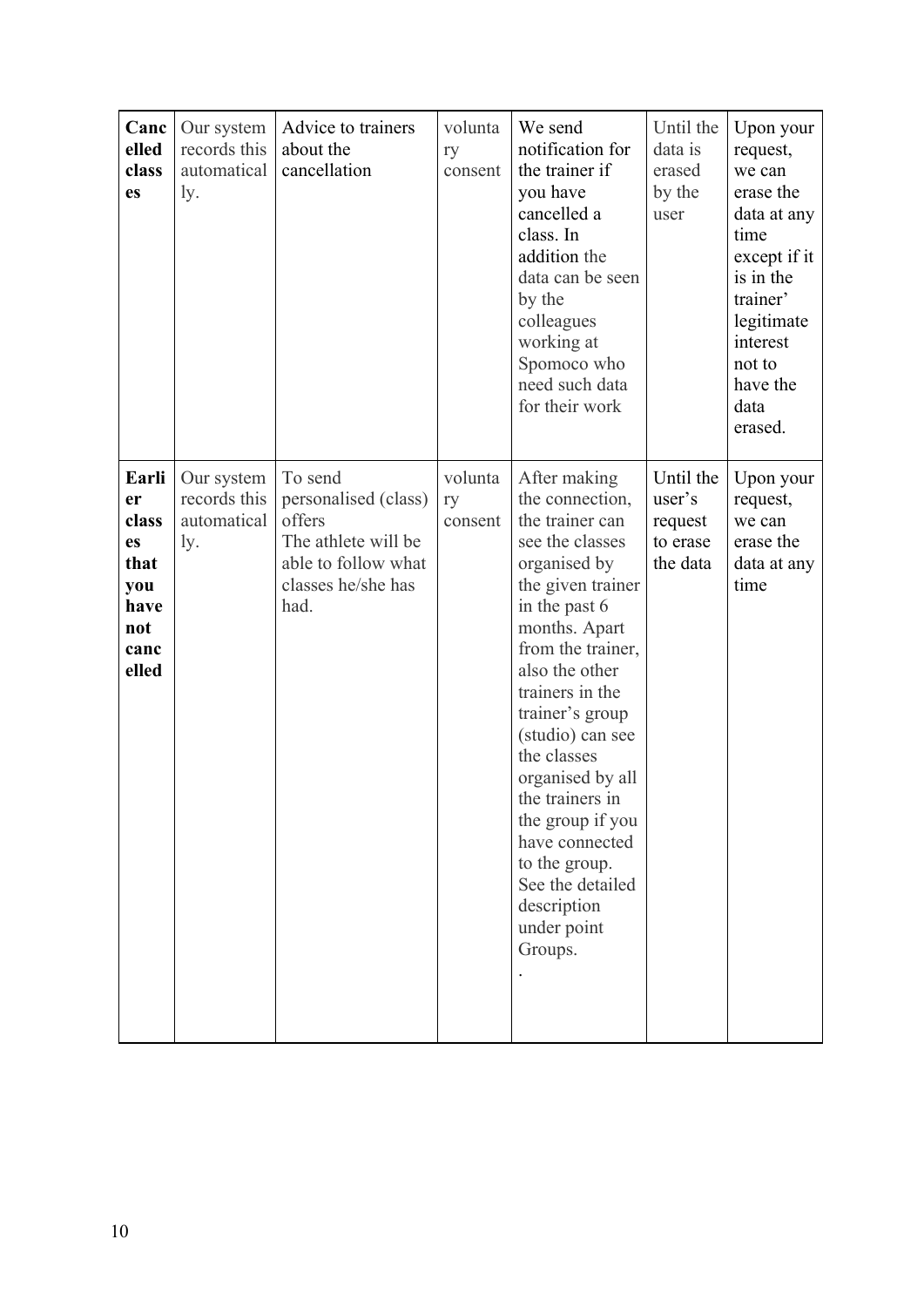| <b>Time</b><br><sub>of</sub><br>regis<br>trati<br>on | Our system<br>records this<br>automatical<br>ly. | Necessary for<br>loyalty programmes<br>and statistics.                                       | volunta<br>ry<br>consent | The data can be<br>seen by the<br>colleagues<br>working at<br>Spomoco who<br>need such data<br>for their work.                                                                                                                                                                                                                                                                        | Until the<br>user's<br>request<br>to erase<br>the data                             | Upon your<br>request,<br>we can<br>erase the<br>data at any<br>time                                             |
|------------------------------------------------------|--------------------------------------------------|----------------------------------------------------------------------------------------------|--------------------------|---------------------------------------------------------------------------------------------------------------------------------------------------------------------------------------------------------------------------------------------------------------------------------------------------------------------------------------------------------------------------------------|------------------------------------------------------------------------------------|-----------------------------------------------------------------------------------------------------------------|
| Profi<br>le<br>imag<br>e                             | <b>Not</b><br>mandatory                          | We are managing<br>the data for easier<br>identification<br>between athletes<br>and trainers | volunta<br>ry<br>consent | The data can be<br>seen by the<br>colleagues<br>working at<br>Spomoco who<br>need such data<br>for their work.<br>In addition the<br>circle of people<br>(reconfirmed<br>relations) can<br>see the data that<br>you have given<br>a right of<br>viewing.<br>When you<br>connect with a<br>given person,<br>you are also<br>giving the<br>person the<br>permission to<br>see the data. | Until the<br>data is<br>erased<br>by the<br>user                                   | Upon your<br>request,<br>the system<br>will erase<br>the data at<br>any time                                    |
| <b>Traff</b><br>ic of<br>mess<br>ages                | Stored<br>automatical<br>ly by our<br>system.    | To ensure<br>communication<br>between the users.                                             | volunta<br>ry<br>consent | The data can be<br>seen by the<br>colleagues<br>working at<br>Spomoco who<br>need such data<br>for their work.                                                                                                                                                                                                                                                                        | Until the<br>data is<br>erased<br>by the<br>user                                   | Upon your<br>request,<br>the system<br>will erase<br>the data at<br>any time                                    |
| <b>Syste</b><br>m<br>level<br>proc<br>esses          | Stored<br>automatical<br>ly by our<br>system.    | To record the<br>completion of<br>processes.                                                 | volunta<br>ry<br>consent | The data can be<br>seen by the<br>colleagues<br>working at<br>Spomoco who<br>need such data<br>for their work                                                                                                                                                                                                                                                                         | You<br>may<br>request<br>its<br>erasure<br>upon the<br>cancellat<br>ion of<br>your | User data<br>becomes<br>anonymou<br>s from the<br>point of its<br>erasure it<br>becomes<br>statistical<br>data. |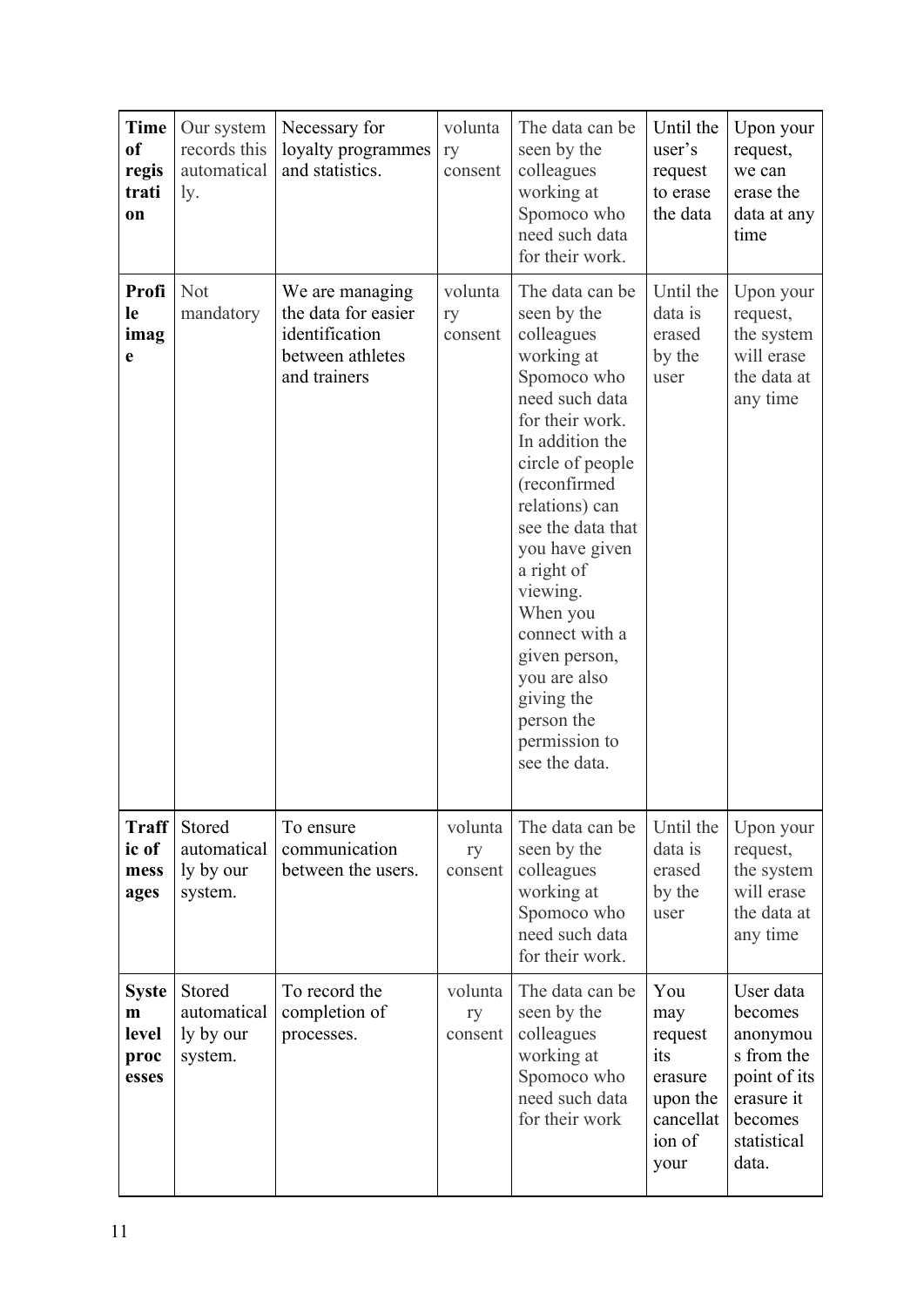|  |  | registrati |  |
|--|--|------------|--|
|  |  | on.        |  |

# **4.1.2.**Coaches/trainers

Table containing the range of the data processed, the legal basis and purpose of data processing, the addressees and the period of data processing with regard to users registered as coaches:

| Man<br>aged<br>data | <b>Mandator</b><br>$y$ ? | <b>Purpose of data</b><br>processing                        | Legal<br>basis of<br>data<br>process<br>ing | Who can see<br>the data?                                                                                                                                                                                                                                                                | <b>Period</b><br>of data<br>manage<br>ment                 | <b>How can</b><br>the data<br>be<br>erased?                                  |
|---------------------|--------------------------|-------------------------------------------------------------|---------------------------------------------|-----------------------------------------------------------------------------------------------------------------------------------------------------------------------------------------------------------------------------------------------------------------------------------------|------------------------------------------------------------|------------------------------------------------------------------------------|
| <b>Nickn</b><br>ame | <b>Not</b><br>mandatory  | Easier<br>identification<br>between athletes<br>and coaches | voluntar<br>y<br>consent                    | The data can be<br>seen by the<br>colleagues<br>working at<br>Spomoco who<br>need such data<br>for their work.<br>In addition also<br>athletes and<br>coaches can see<br>this data even if<br>you have not<br>connected with<br>them, so this<br>data is public<br>within the<br>system | Until<br>the data<br><b>1S</b><br>erased<br>by the<br>user | Upon your<br>request,<br>the system<br>will erase<br>the data at<br>any time |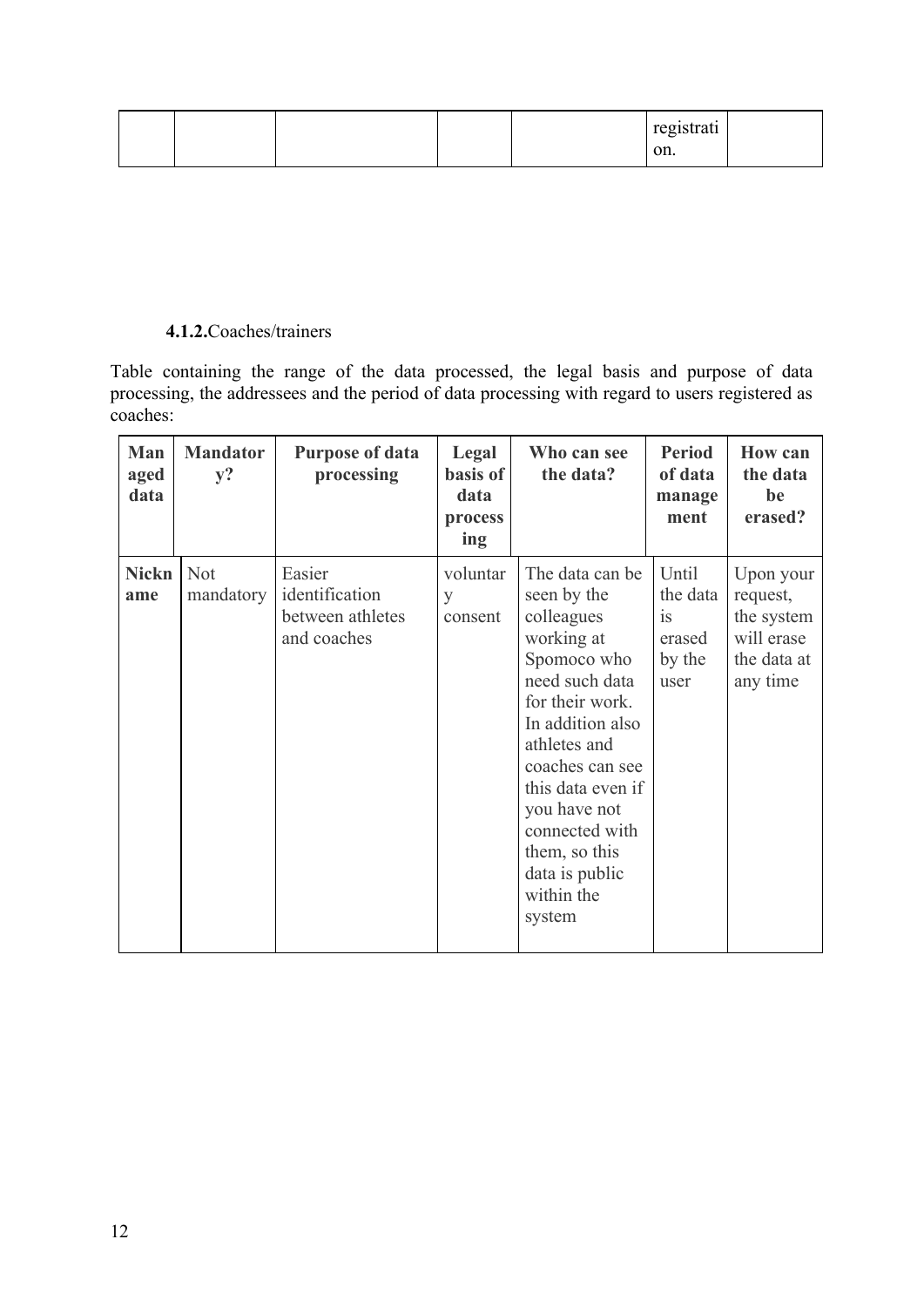| <b>Name</b><br>(surn<br>ame+<br>first<br>name) | Mandatory<br>data to be<br>given<br>upon<br>registratio<br>n                                                                                                                                     | Easier<br>identification<br>between athletes<br>and coaches<br>Invoicing                                                                                                       | voluntar<br>y<br>consent<br><b>VAT</b><br>Act | The data can be<br>seen by the<br>colleagues<br>working at<br>Spomoco who<br>need such data<br>for their work.<br>In addition also<br>athletes and<br>coaches can see<br>this data even if<br>you have not<br>connected with<br>them, so this<br>data is public. | The<br>data<br>will be<br>erased<br>when<br>you<br>have<br>cancelle<br>d your<br>registrat<br>ion                                                                                                                                                                                                | By<br>cancelling<br>the<br>registratio<br>$\mathbf n$                                     |
|------------------------------------------------|--------------------------------------------------------------------------------------------------------------------------------------------------------------------------------------------------|--------------------------------------------------------------------------------------------------------------------------------------------------------------------------------|-----------------------------------------------|------------------------------------------------------------------------------------------------------------------------------------------------------------------------------------------------------------------------------------------------------------------|--------------------------------------------------------------------------------------------------------------------------------------------------------------------------------------------------------------------------------------------------------------------------------------------------|-------------------------------------------------------------------------------------------|
| <b>Invoic</b><br>ing<br>name                   | It is<br>mandatory<br>to give the<br>data upon<br>purchasing<br>the<br>prepaid<br>package.<br>This data<br>shall be<br>given if<br>the<br>invoicing<br>name is<br>different<br>from the<br>name. | Invoicing<br>If the invoice is to<br>be issued under a<br>name other than the<br>name of the natural<br>person, the<br>invoicing name is<br>not classified as<br>personal data | <b>VAT</b><br>Act                             | The data can be<br>seen by the<br>colleagues<br>working at<br>Spomoco who<br>need such data<br>for their work.                                                                                                                                                   | The<br>data is<br>erased<br>if you<br>have<br>cancelle<br>d your<br>registrat<br>ion.<br>Pursuan<br>t to act<br>$C_{.}/2000$<br><sub>on</sub><br>Accoun<br>ting, the<br>invoice<br>with the<br>data<br>issued<br>shall be<br>kept by<br>us for 8<br>years<br>followi<br>ng its<br>issue<br>date. | By<br>cancelling<br>the<br>registratio<br>n, except<br>for the<br>data in the<br>invoice. |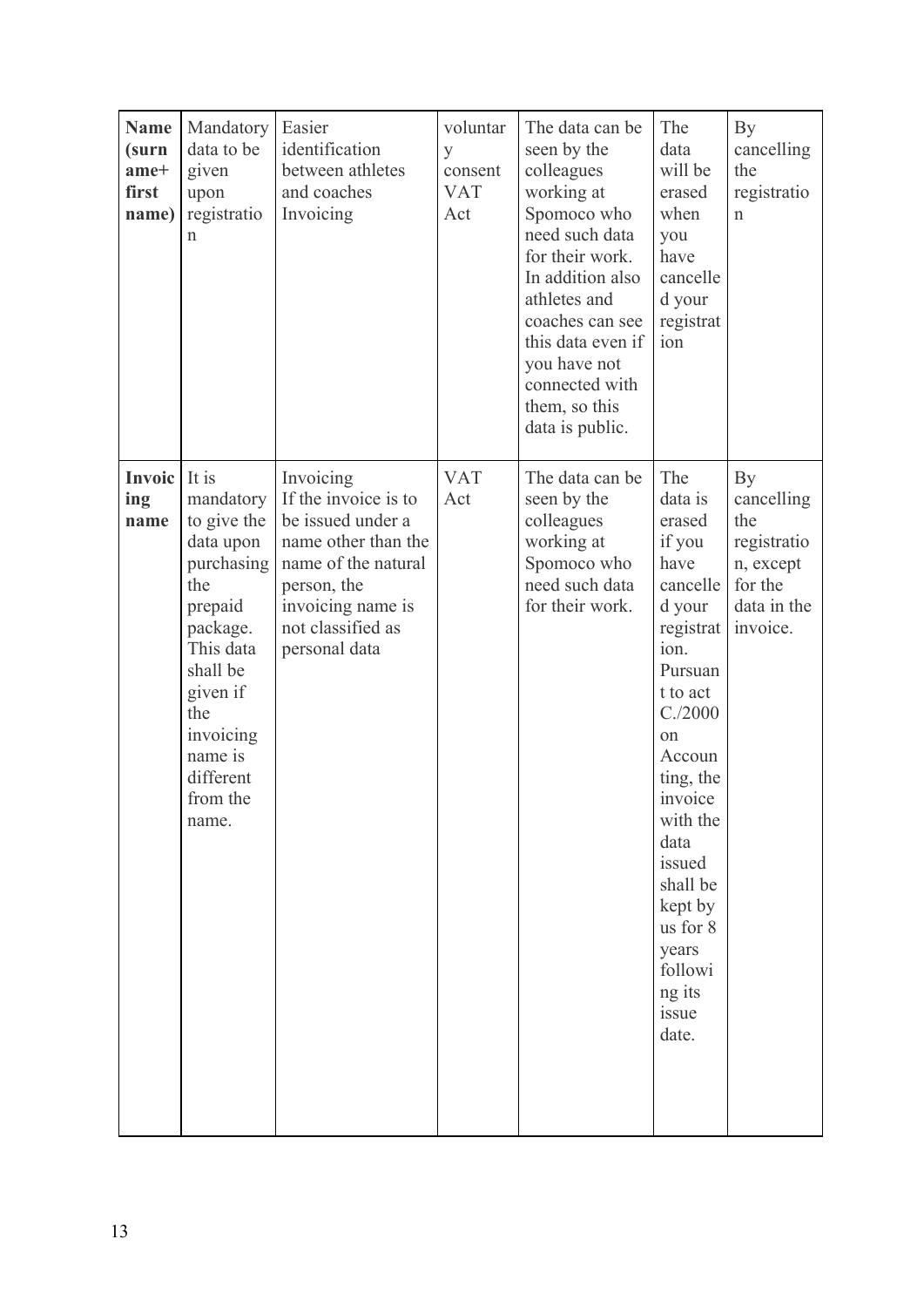| <b>Email</b><br>addre<br><b>SS</b> | Mandatory<br>data to be<br>given<br>upon<br>registratio<br>n           | We send the link<br>necessary to<br>confirm your<br>registration to your<br>email address. Your<br>email address is<br>also necessary for<br>entry into the<br>application. Also,<br>we send all notices<br>and campaigns to<br>your email address<br>that are not sent<br>(exclusively) via<br>the application.<br>(e.g. notification if<br>someone would<br>like to get in touch<br>with you). You can<br>also ask for an<br>email notice of all<br>communications<br>and events within<br>the application. | voluntar<br>y<br>consent | The data can be<br>seen by the<br>colleagues<br>working at<br>Spomoco who<br>need such data<br>for their work.<br>In addition also<br>athletes and<br>coaches can see<br>this data even if<br>you have not<br>connected with<br>them, so this<br>data is public. | The<br>data<br>will be<br>erased<br>when<br>you<br>have<br>cancelle<br>d your<br>registrat<br>ion | By<br>cancelling<br>the<br>registratio<br>$\mathbf n$ |
|------------------------------------|------------------------------------------------------------------------|---------------------------------------------------------------------------------------------------------------------------------------------------------------------------------------------------------------------------------------------------------------------------------------------------------------------------------------------------------------------------------------------------------------------------------------------------------------------------------------------------------------|--------------------------|------------------------------------------------------------------------------------------------------------------------------------------------------------------------------------------------------------------------------------------------------------------|---------------------------------------------------------------------------------------------------|-------------------------------------------------------|
| <b>Passw</b><br>ord                | Mandatory<br>data to be<br>given<br>upon<br>registratio<br>$\mathbf n$ | You should key in<br>the appropriate<br>password for the<br>email address to<br>enter the<br>application.                                                                                                                                                                                                                                                                                                                                                                                                     | voluntar<br>y<br>consent | it is stored in an<br>encrypted way,<br>even we cannot<br>see it.                                                                                                                                                                                                | The<br>data<br>will be<br>erased<br>when<br>you<br>have<br>cancelle<br>d your<br>registrat<br>ion | By<br>cancelling<br>the<br>registratio<br>$\mathbf n$ |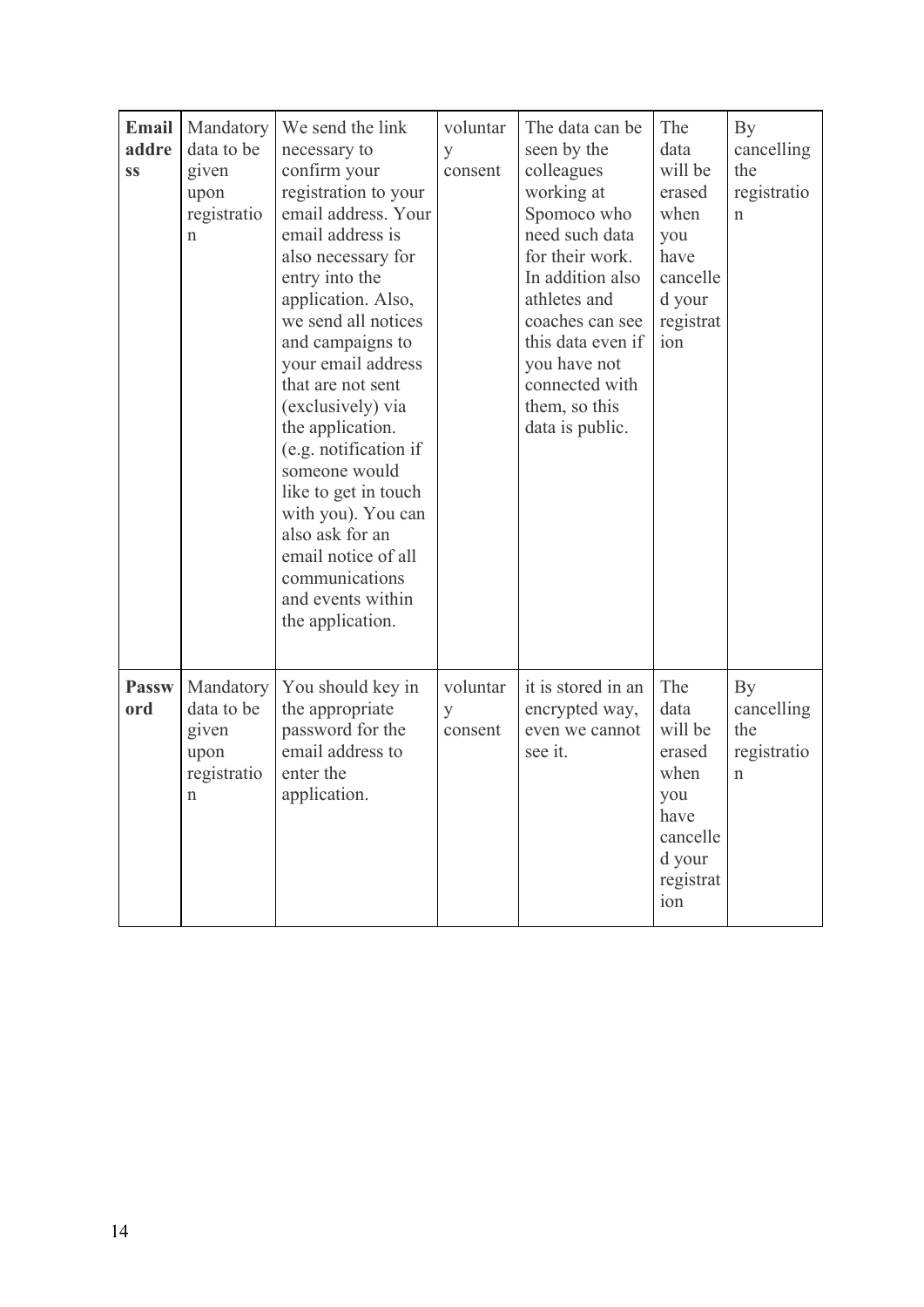| hone<br>mandatory<br>seen by the<br>the data<br>users to see your<br>request,<br>y<br>telephone number,<br>colleagues<br>the system<br>numb<br>consent<br><b>1S</b><br>working at<br>will erase<br>you may make the<br>erased<br><b>er</b><br>Spomoco who<br>data public even in<br>the data at<br>by the<br>need such data<br>such a way that<br>any time<br>user<br>for their work.<br>only your<br>In addition the<br>reconfirmed<br>connections can see<br>circle of people<br>it for a faster and<br>(reconfirmed<br>relations) can<br>more personal<br>see the data that<br>communication.<br>you have given<br>a right of<br>viewing.<br>When you<br>connect with a<br>given person,<br>you are also<br>giving the<br>person the<br>permission to<br>see the data. |
|---------------------------------------------------------------------------------------------------------------------------------------------------------------------------------------------------------------------------------------------------------------------------------------------------------------------------------------------------------------------------------------------------------------------------------------------------------------------------------------------------------------------------------------------------------------------------------------------------------------------------------------------------------------------------------------------------------------------------------------------------------------------------|
|---------------------------------------------------------------------------------------------------------------------------------------------------------------------------------------------------------------------------------------------------------------------------------------------------------------------------------------------------------------------------------------------------------------------------------------------------------------------------------------------------------------------------------------------------------------------------------------------------------------------------------------------------------------------------------------------------------------------------------------------------------------------------|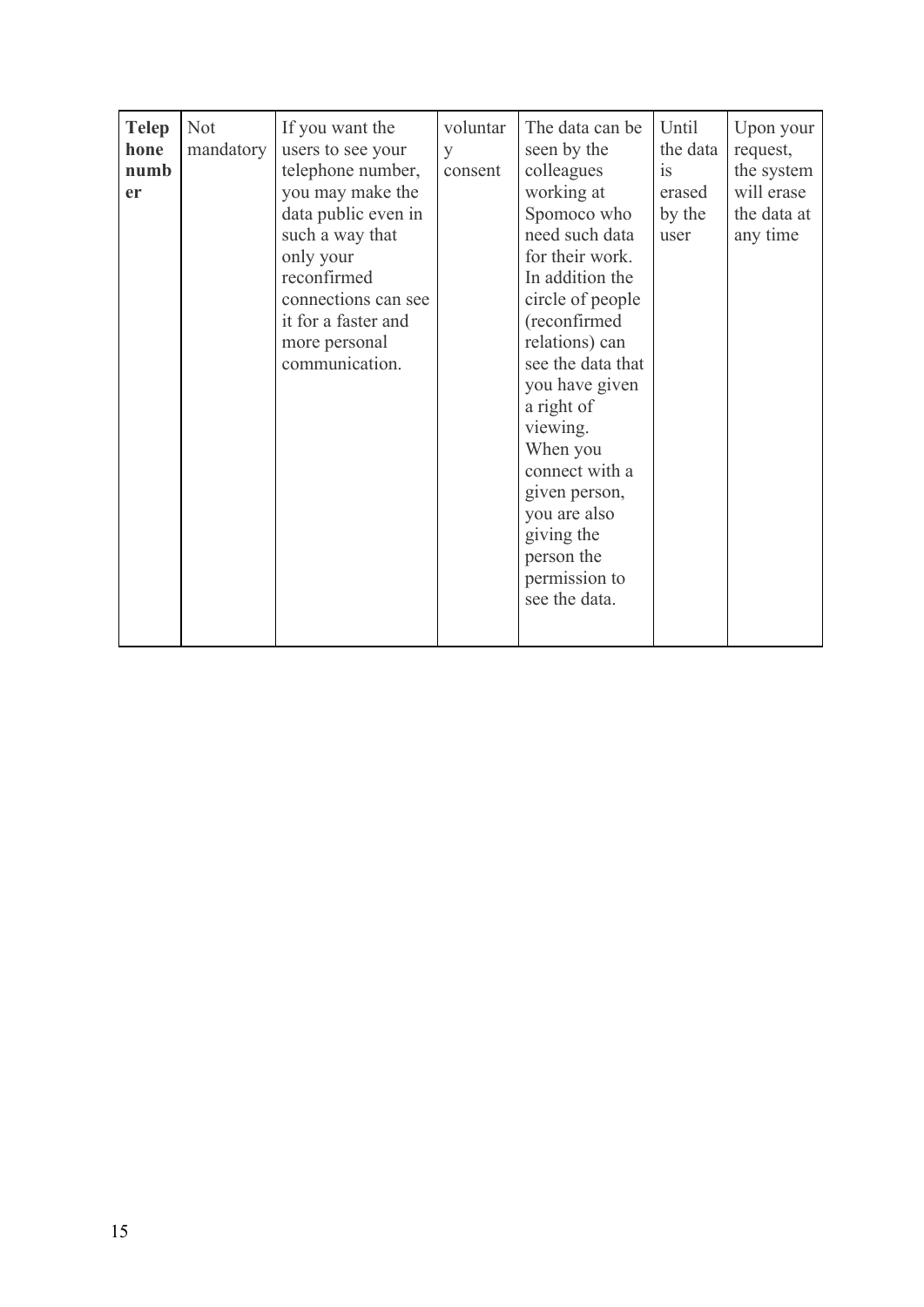| Year<br><sub>of</sub><br>birth/<br>age<br>group | <b>Not</b><br>mandatory | For the athlete to<br>see who he/she will<br>train with | voluntar<br>y<br>consent | The year of<br>birth can be<br>seen by the<br>colleagues<br>working at<br>Spomoco who<br>need such data<br>for their work.<br>In addition the<br>circle of people<br>(reconfirmed<br>relations) can<br>see the age<br>group made on<br>the basis of the<br>data that you<br>have given a<br>right of<br>viewing. When<br>you connect<br>with a given<br>person, you are<br>also giving the<br>person the<br>permission to<br>see the data.<br>Only Spomoco<br>can see your<br>year of birth,<br>everybody else<br>can only see<br>your age group. | Until<br>the data<br>is<br>erased<br>by the<br>user | Upon your<br>request,<br>the system<br>will erase<br>the data at<br>any time |
|-------------------------------------------------|-------------------------|---------------------------------------------------------|--------------------------|---------------------------------------------------------------------------------------------------------------------------------------------------------------------------------------------------------------------------------------------------------------------------------------------------------------------------------------------------------------------------------------------------------------------------------------------------------------------------------------------------------------------------------------------------|-----------------------------------------------------|------------------------------------------------------------------------------|
| <b>Date</b><br><sub>of</sub><br>birth           | <b>Not</b><br>mandatory | To send<br>personalised offers.                         | voluntar<br>y<br>consent | The data can be<br>seen by the<br>colleagues<br>working at<br>Spomoco who<br>need such data<br>for their work.                                                                                                                                                                                                                                                                                                                                                                                                                                    | Until<br>the data<br>is<br>erased<br>by the<br>user | Upon your<br>request,<br>the system<br>will erase<br>the data at<br>any time |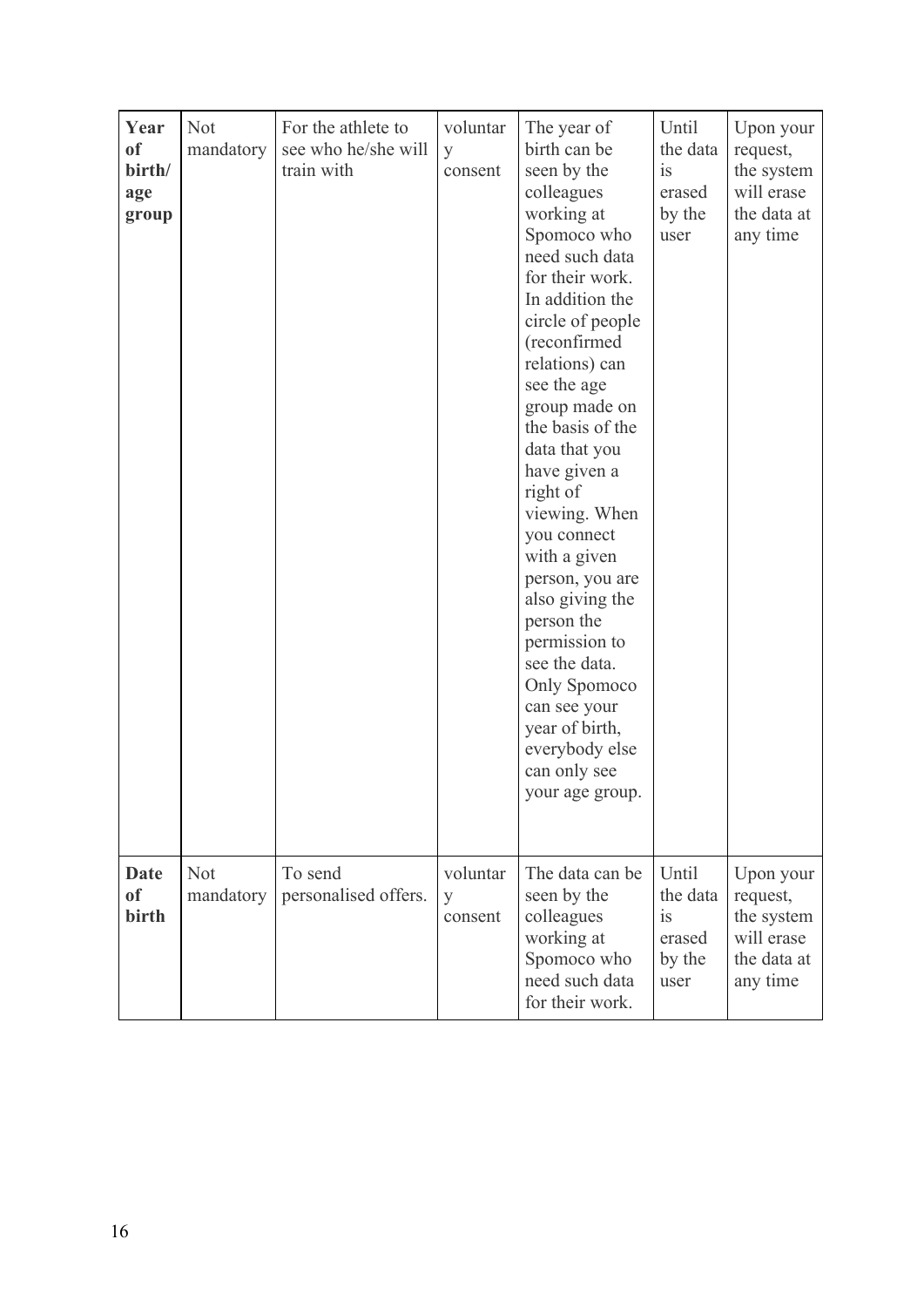| Faceb<br>ook<br>link  | <b>Not</b><br>mandatory | Social media access<br>so that the users<br>can also get in<br>touch with each<br>other within other<br>applications | voluntar<br>y<br>consent | The data can be<br>seen by the<br>colleagues<br>working at<br>Spomoco who<br>need such data<br>for their work.<br>In addition the<br>circle of people<br>(reconfirmed<br>relations) can<br>see the data that<br>you have given<br>a right of<br>viewing.<br>When you<br>connect with a<br>given person,<br>you are also<br>giving the<br>person the<br>permission to<br>see the data. | Until<br>the data<br>is<br>erased<br>by the<br>user | Upon your<br>request,<br>the system<br>will erase<br>the data at<br>any time |
|-----------------------|-------------------------|----------------------------------------------------------------------------------------------------------------------|--------------------------|---------------------------------------------------------------------------------------------------------------------------------------------------------------------------------------------------------------------------------------------------------------------------------------------------------------------------------------------------------------------------------------|-----------------------------------------------------|------------------------------------------------------------------------------|
| Googl<br>$e+$<br>link | <b>Not</b><br>mandatory | Social media access<br>so that the users<br>can also get in<br>touch with each<br>other within other<br>applications | voluntar<br>y<br>consent | The data can be<br>seen by the<br>colleagues<br>working at<br>Spomoco who<br>need such data<br>for their work.<br>In addition the<br>circle of people<br>(reconfirmed<br>relations) can<br>see the data that<br>you have given<br>a right of<br>viewing.<br>When you<br>connect with a<br>given person,<br>you are also<br>giving the<br>person the<br>permission to<br>see the data. | Until<br>the data<br>is<br>erased<br>by the<br>user | Upon your<br>request,<br>the system<br>will erase<br>the data at<br>any time |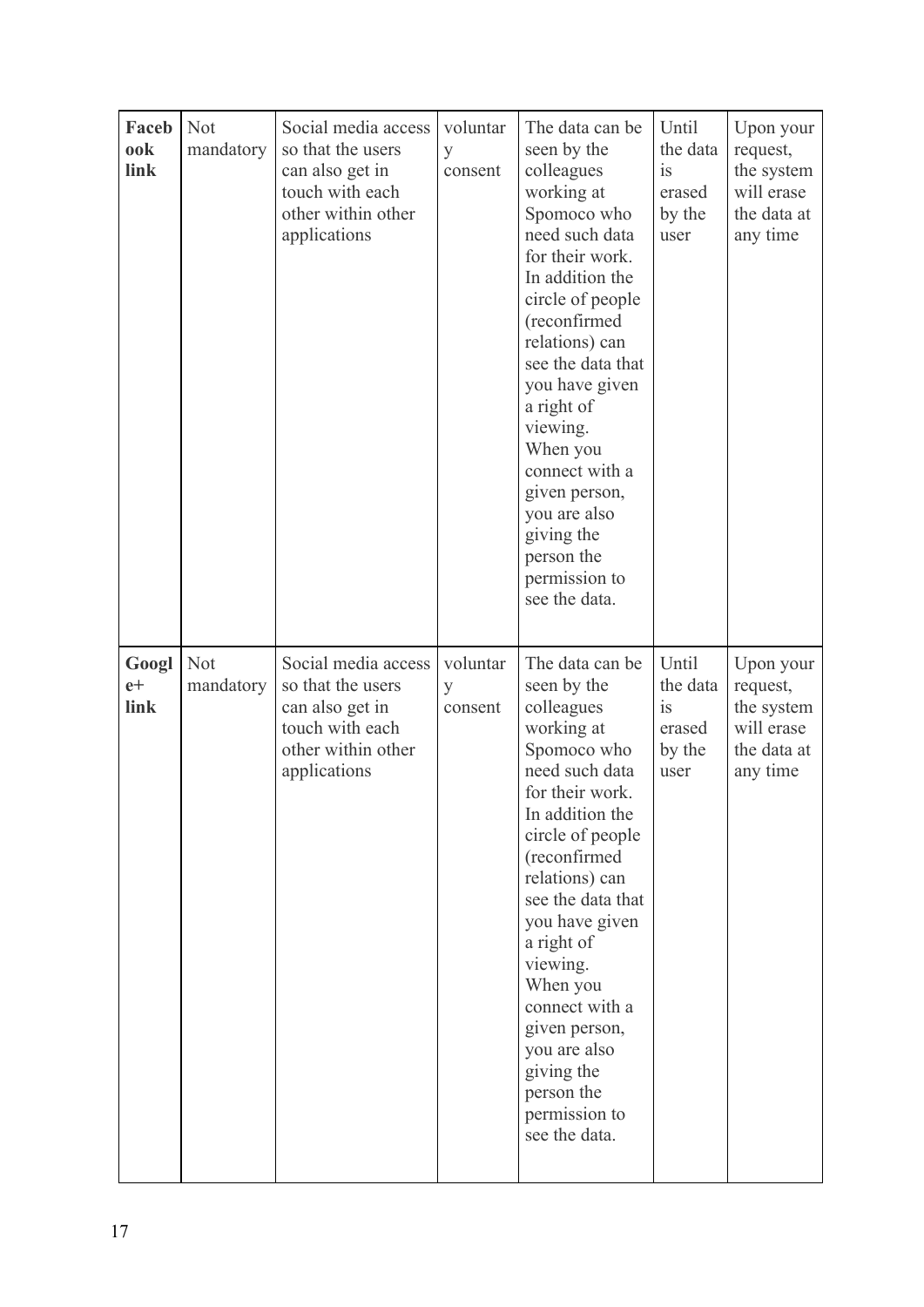| Until<br><b>Twitt</b><br><b>Not</b><br>Social media access<br>voluntar<br>The data can be<br>mandatory<br>so that the users<br>seen by the<br>the data<br><sub>er</sub><br>y<br>colleagues<br>link<br>can also get in<br>consent<br>is<br>touch with each<br>working at<br>erased<br>other within other<br>Spomoco who<br>by the<br>need such data<br>applications<br>user<br>for their work.<br>In addition the<br>circle of people<br>(reconfirmed<br>relations) can<br>see the data that<br>you have given<br>a right of<br>viewing.<br>When you<br>connect with a<br>given person,<br>you are also<br>giving the<br>person the<br>permission to<br>see the data. | Upon your<br>request,<br>the system<br>will erase<br>the data at<br>any time |
|----------------------------------------------------------------------------------------------------------------------------------------------------------------------------------------------------------------------------------------------------------------------------------------------------------------------------------------------------------------------------------------------------------------------------------------------------------------------------------------------------------------------------------------------------------------------------------------------------------------------------------------------------------------------|------------------------------------------------------------------------------|
|----------------------------------------------------------------------------------------------------------------------------------------------------------------------------------------------------------------------------------------------------------------------------------------------------------------------------------------------------------------------------------------------------------------------------------------------------------------------------------------------------------------------------------------------------------------------------------------------------------------------------------------------------------------------|------------------------------------------------------------------------------|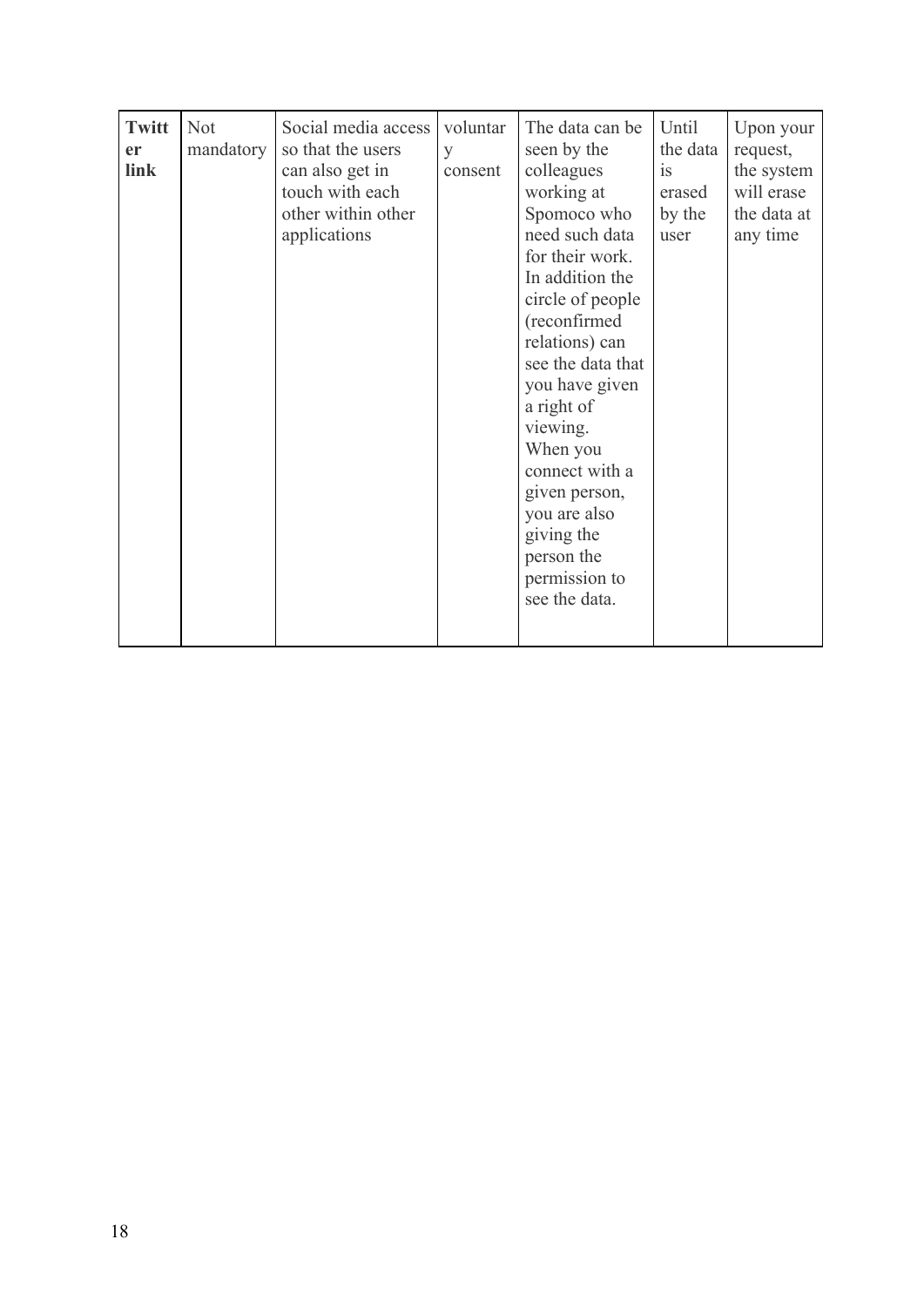| <b>Invoic</b> It is<br>ing<br>addre<br>$ss +$<br>corres  <br><b>ponde</b> the<br>nce<br>addre<br>ss if<br>differ<br>ent<br>from<br>the<br>invoic<br>ing<br>addre<br>SS | mandatory<br>to give the<br>data upon<br>purchasing<br>prepaid<br>package. | This information<br>shall be disclosed<br>in the invoiced sent<br>by us. | <b>VAT</b><br>Act | The data can be<br>seen by the<br>colleagues<br>working at<br>Spomoco who<br>need such data<br>for their work.<br>Our data<br>processor is<br>szamlazz.hu | The<br>data is<br>erased<br>if you<br>have<br>cancelle<br>d your<br>registrat<br>ion.<br>Pursuan<br>t to act<br>C./2000<br>on<br>Accoun<br>ting, the<br>invoice<br>with the<br>data<br>issued<br>shall be<br>kept by<br>us for 8<br>years<br>followi<br>ng its<br>issue<br>date. | By<br>cancelling<br>the<br>registratio<br>n, except<br>for the<br>data in the<br>invoice. |
|------------------------------------------------------------------------------------------------------------------------------------------------------------------------|----------------------------------------------------------------------------|--------------------------------------------------------------------------|-------------------|-----------------------------------------------------------------------------------------------------------------------------------------------------------|----------------------------------------------------------------------------------------------------------------------------------------------------------------------------------------------------------------------------------------------------------------------------------|-------------------------------------------------------------------------------------------|
|------------------------------------------------------------------------------------------------------------------------------------------------------------------------|----------------------------------------------------------------------------|--------------------------------------------------------------------------|-------------------|-----------------------------------------------------------------------------------------------------------------------------------------------------------|----------------------------------------------------------------------------------------------------------------------------------------------------------------------------------------------------------------------------------------------------------------------------------|-------------------------------------------------------------------------------------------|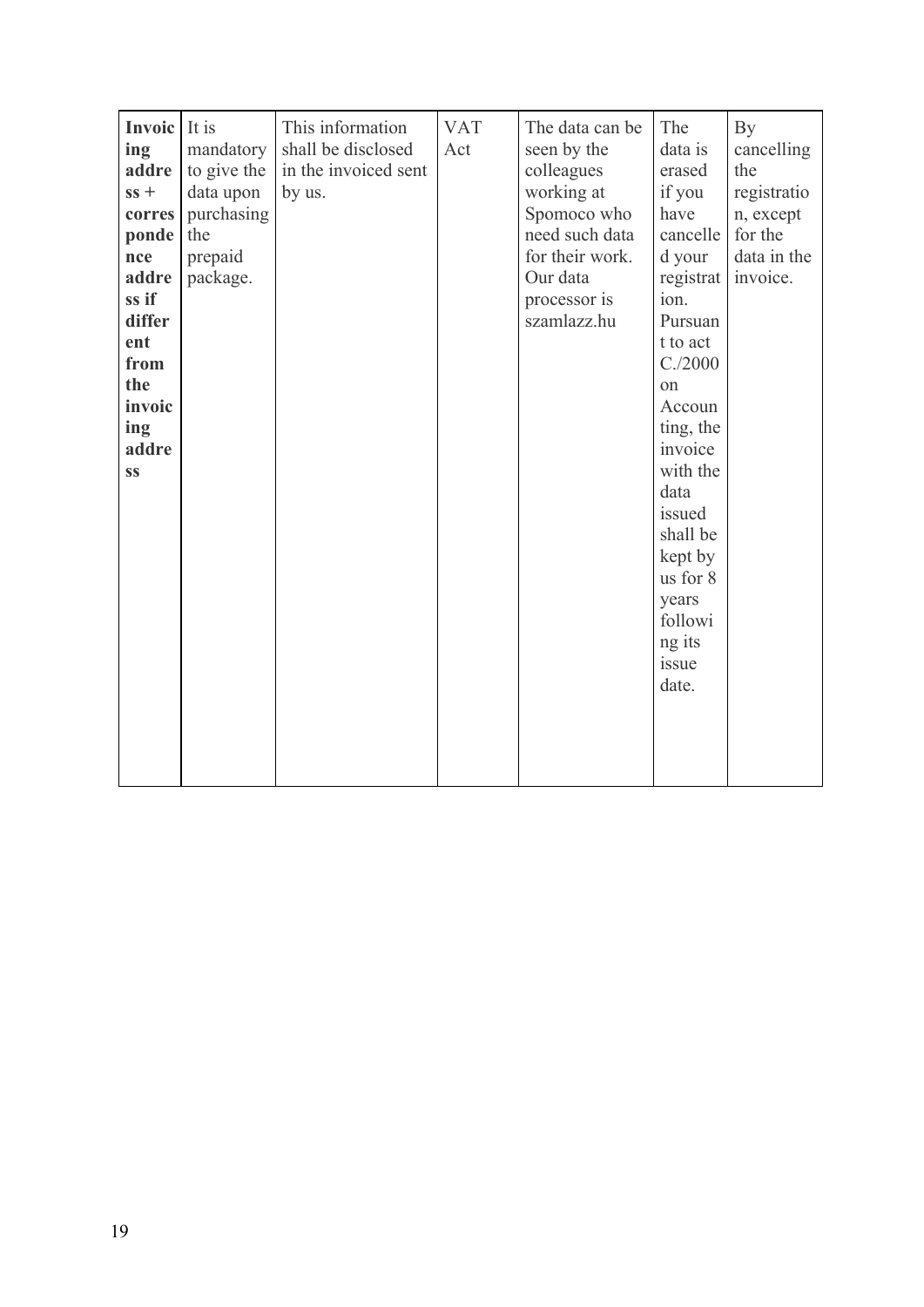| <b>Class</b><br>es<br>create<br>d<br>(Next<br>classe<br>s and<br>earlie<br>r<br>classe<br>s),<br>locati<br>$ons -$<br>i.e.<br>the<br>timet<br>able! | <b>Not</b><br>mandatory                         | This data is<br>processed so that<br>the users can see<br>your classes. | voluntar<br>y<br>consent           | The data can be<br>seen by the<br>colleagues<br>working at<br>Spomoco who<br>need such data<br>for their work.<br>In addition,<br>athletes and<br>trainers can also<br>see this data<br>before the<br>connection if<br>you have made<br>it public. After<br>the connection,<br>the athlete will<br>see the data.<br>Also the<br>trainers in the<br>group will see<br>the data. The<br>link of the<br>timetable can be<br>saved,<br>introduced in<br>the website, the<br>FB, etc. | Until<br>the data<br>is<br>erased<br>by the<br>user | Upon your<br>request,<br>the system<br>will erase<br>the data at<br>any time                                                                                                      |
|-----------------------------------------------------------------------------------------------------------------------------------------------------|-------------------------------------------------|-------------------------------------------------------------------------|------------------------------------|----------------------------------------------------------------------------------------------------------------------------------------------------------------------------------------------------------------------------------------------------------------------------------------------------------------------------------------------------------------------------------------------------------------------------------------------------------------------------------|-----------------------------------------------------|-----------------------------------------------------------------------------------------------------------------------------------------------------------------------------------|
| <b>Cance</b> $\vert$ Our<br><b>lled</b><br>classe<br>S                                                                                              | system<br>records<br>this<br>automatica<br>lly. | Advice to the<br>athletes about the<br>cancellation.                    | voluntar   We send<br>y<br>consent | notification for<br>the athletes if<br>you have<br>cancelled a<br>class. In<br>addition your<br>cancelled<br>classes can be<br>seen by the<br>colleagues<br>working at<br>Spomoco who<br>need such data<br>for their work                                                                                                                                                                                                                                                        | Until<br>the data<br>is<br>erased<br>by the<br>user | Upon your<br>request,<br>we can<br>erase the<br>data at any<br>time,<br>except if it<br>is in the<br>athlete's<br>legitimate<br>interest<br>not to<br>have the<br>data<br>erased. |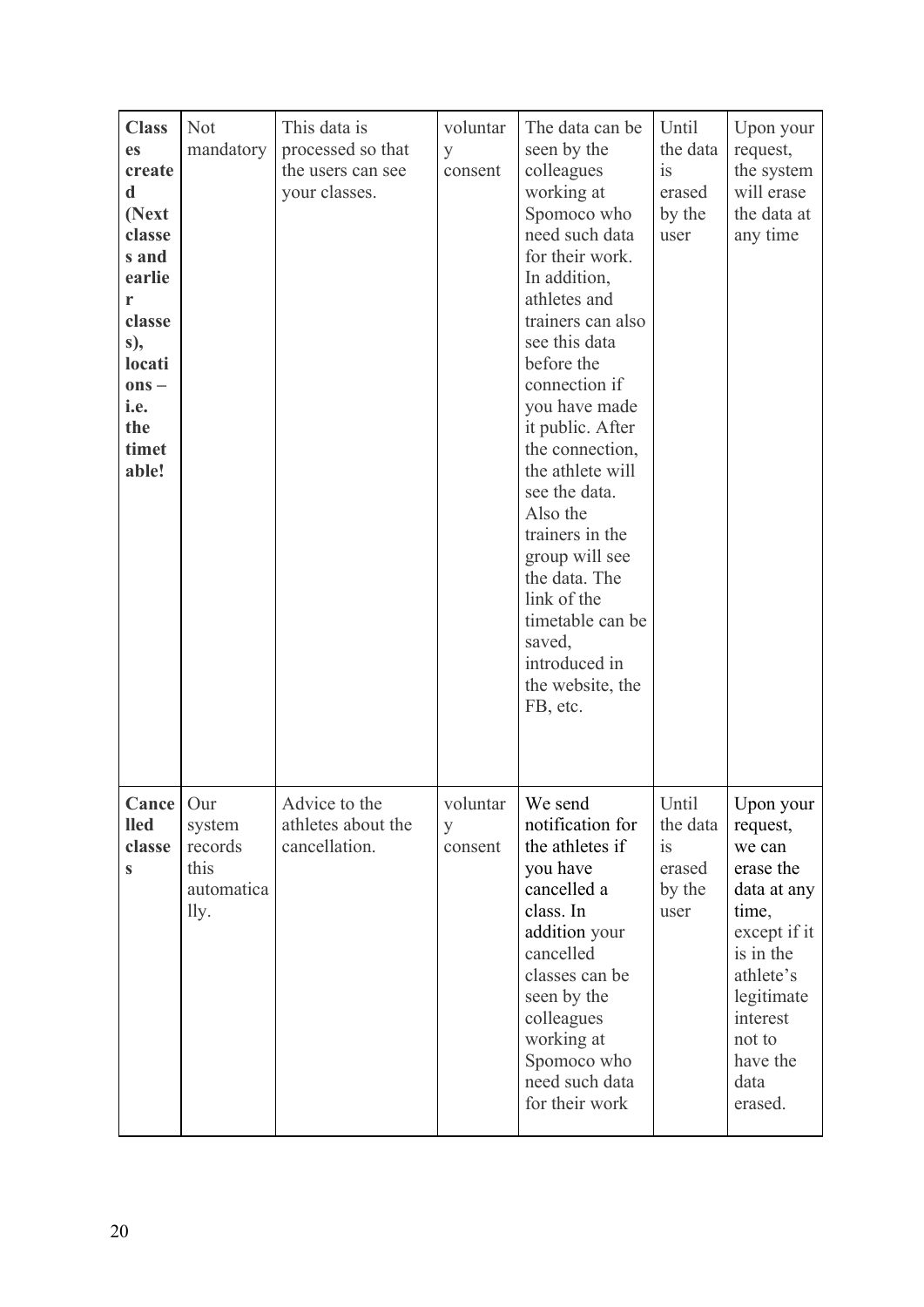| <b>Time</b><br><sub>of</sub><br>regist<br>ration                                         | <b>Not</b><br>mandatory                       | To send loyalty<br>programme offers<br>with regard to the<br>anniversary of<br>registration. To<br>make statistics. | voluntar<br>y<br>consent | The data can be<br>seen by the<br>colleagues<br>working at<br>Spomoco who<br>need such data<br>for their work.                                                                                                                                                                                                                                                                        | Until<br>the data<br>is<br>erased<br>by the<br>user | Upon your<br>request,<br>we can<br>erase the<br>data at any<br>time          |
|------------------------------------------------------------------------------------------|-----------------------------------------------|---------------------------------------------------------------------------------------------------------------------|--------------------------|---------------------------------------------------------------------------------------------------------------------------------------------------------------------------------------------------------------------------------------------------------------------------------------------------------------------------------------------------------------------------------------|-----------------------------------------------------|------------------------------------------------------------------------------|
| <b>Profil</b><br>e<br>image                                                              | <b>Not</b><br>mandatory                       | We are managing<br>the data for easier<br>identification<br>between athletes<br>and trainers                        | voluntar<br>y<br>consent | The data can be<br>seen by the<br>colleagues<br>working at<br>Spomoco who<br>need such data<br>for their work.<br>In addition the<br>circle of people<br>(reconfirmed<br>relations) can<br>see the data that<br>you have given<br>a right of<br>viewing.<br>When you<br>connect with a<br>given person,<br>you are also<br>giving the<br>person the<br>permission to<br>see the data. | Until<br>the data<br>1S<br>erased<br>by the<br>user | Upon your<br>request,<br>the system<br>will erase<br>the data at<br>any time |
| <b>Social</b><br>relati<br>ons<br>(your<br>users)<br>What<br>do<br>you<br>think<br>here? | Stored<br>automatica<br>lly by our<br>system. | To inform the users                                                                                                 | voluntar<br>y<br>consent | The data can be<br>seen by the<br>colleagues<br>working at<br>Spomoco who<br>need such data<br>for their work<br>Apart from<br>them, the other<br>trainers in the<br>group can also<br>see it.                                                                                                                                                                                        | Until<br>the data<br>is<br>erased<br>by the<br>user | Upon your<br>request,<br>the system<br>will erase<br>the data at<br>any time |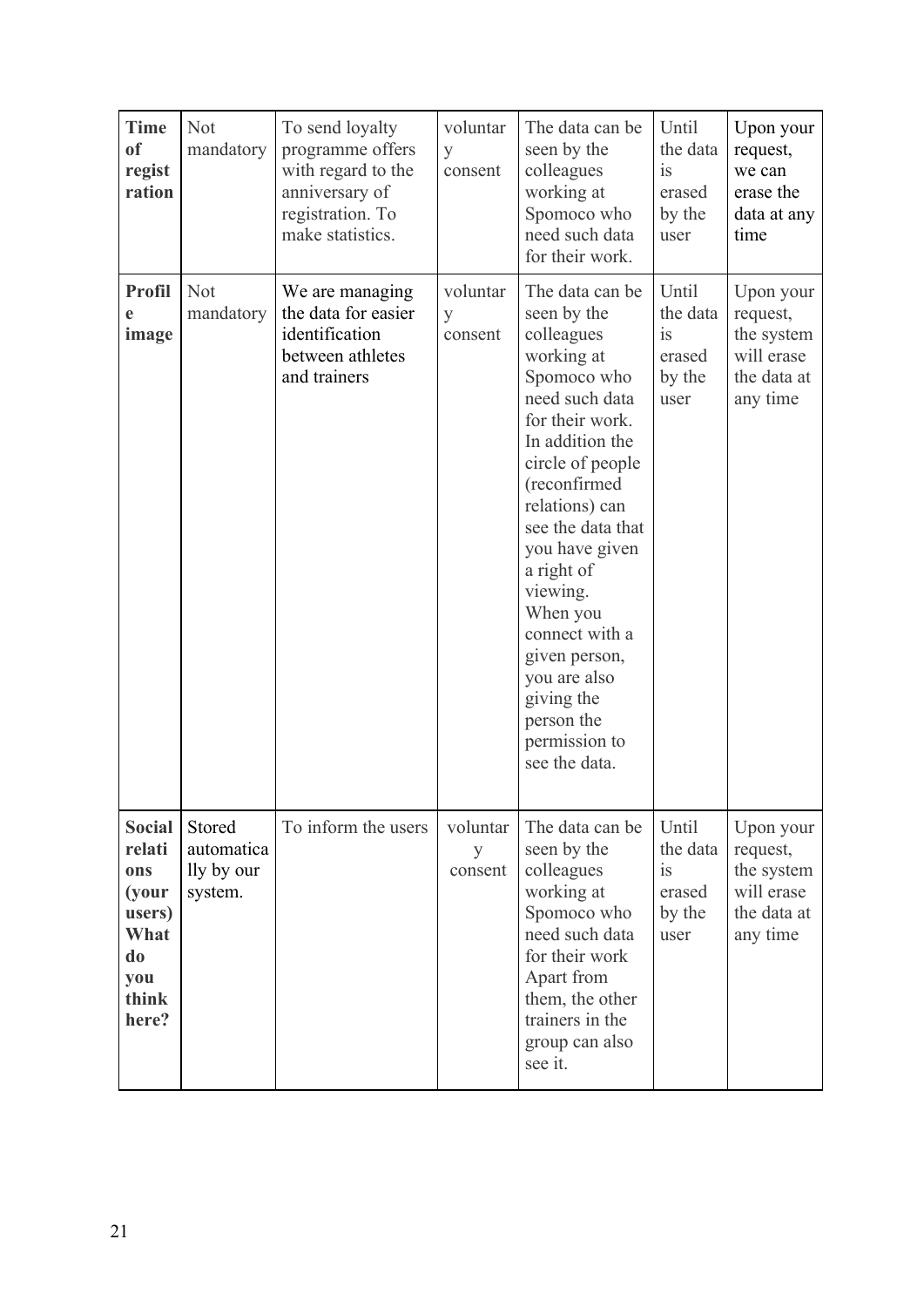| Grou<br>$\mathbf{p}$<br>memb<br>ers         | Stored<br>automatica<br>lly by our<br>system. It<br>is not<br>obligatory<br>to make a<br>group or<br>to enter. | To create coach<br>groups.                       | voluntar<br>y<br>consent | The data can be<br>seen by the<br>colleagues<br>working at<br>Spomoco who<br>need such data<br>for their work<br>Athletes and<br>trainers can see<br>the group where<br>you are a<br>member. You<br>can become a<br>group member<br>on the basis of<br>invitation, or by<br>making a group. | Until<br>the data<br>is<br>erased<br>by the<br>user                                                                                       | Upon your<br>request,<br>the system<br>will erase<br>the data at<br>any time                                                      |
|---------------------------------------------|----------------------------------------------------------------------------------------------------------------|--------------------------------------------------|--------------------------|---------------------------------------------------------------------------------------------------------------------------------------------------------------------------------------------------------------------------------------------------------------------------------------------|-------------------------------------------------------------------------------------------------------------------------------------------|-----------------------------------------------------------------------------------------------------------------------------------|
| <b>Traffi</b><br>c of<br>messa<br>ges       | Stored<br>automatica<br>lly by our<br>system.                                                                  | To ensure<br>communication<br>between the users. | voluntar<br>y<br>consent | The data can be<br>seen by the<br>colleagues<br>working at<br>Spomoco who<br>need such data<br>for their work.                                                                                                                                                                              | Until<br>the data<br>is<br>erased<br>by the<br>user                                                                                       | Upon your<br>request,<br>the system<br>will erase<br>the data at<br>any time                                                      |
| <b>Syste</b><br>m<br>level<br>proce<br>sses | <b>System</b><br>level<br>processes                                                                            | Stored<br>automatically by<br>our system.        | voluntar<br>y<br>consent | voluntary<br>consent                                                                                                                                                                                                                                                                        | The<br>data can<br>be seen<br>by the<br>colleag<br>ues<br>workin<br>g at<br>Spomoc<br>o who<br>need<br>such<br>data for<br>their<br>work. | You can<br>request the<br>data to be<br>erased<br>simultaneo<br>usly with<br>the<br>cancellatio<br>n of your<br>registratio<br>n. |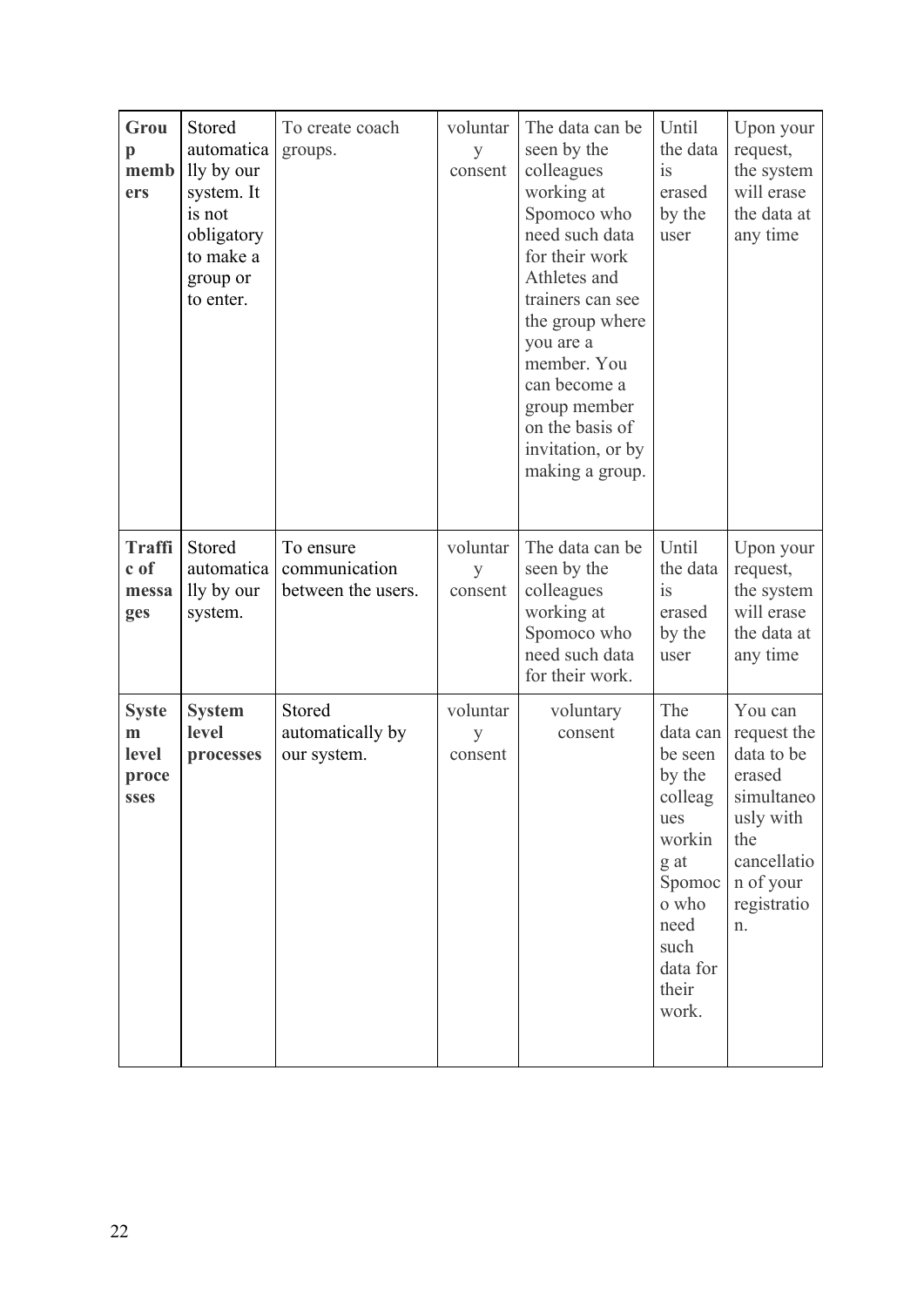# **4.1.3.**Groups/studios

Groups are groups of trainers created on the basis of some organisational criteria such as a common location, a common sport or anything else. Groups can help tap on the synergies hidden in the connections, and in this way the athletes can try themselves in different sport disciplines or with different trainers, and the trainers can effectively fill their vacancies from the athletes of the trainers belonging to the same group.

Data processing table with regard to groups:

| <b>Role in the Group</b>         | What can he/she see?           | <b>Authorisations</b>                                                           |
|----------------------------------|--------------------------------|---------------------------------------------------------------------------------|
| 1. Group administrator           | can see all classes of all the | can set up everything within the group                                          |
|                                  | trainers                       | manages the rights, and can issue rights                                        |
|                                  |                                | can issue admin and manager rights                                              |
|                                  |                                | can remove/enter trainers                                                       |
| 2. Manager invited to            | can see all classes of all the | cannot remove the admin                                                         |
| the Group                        | trainers                       | cannot give admin or manager rights to others                                   |
|                                  |                                | cannot take away admin or manager rights                                        |
|                                  |                                | any new trainer invited by this manager can<br>only get trainer or staff rights |
|                                  |                                | otherwise he/she has the same rights as an<br>admin                             |
| 3. Trainer invited to            | can see his/her own classes    | cannot modify group set-ups                                                     |
| the Group                        |                                | can modify his/her own classes with the group                                   |
|                                  |                                | can add his/her own classes within the group                                    |
|                                  |                                | can erase his/her own classes with the group                                    |
| 4. Staff invited to the<br>Group | can see his/her own classes    | cannot modify his/her class within the group                                    |
|                                  |                                | cannot cancel his/her own class within the<br>group                             |
|                                  |                                | can see when and what class he has                                              |
|                                  |                                |                                                                                 |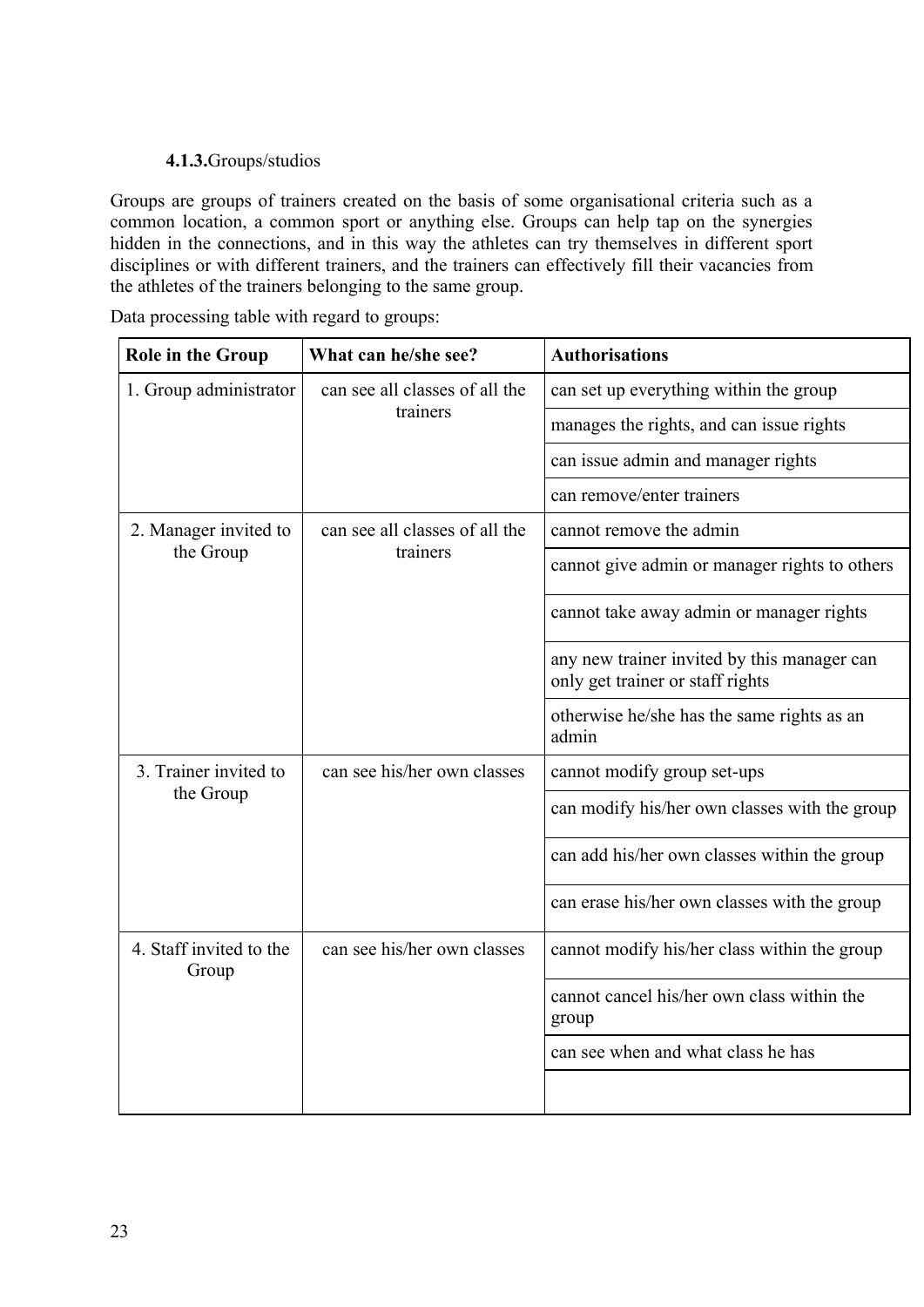| Athlete connected with the group trainer        | can see the classes of the trainer who<br>has invited him/her.<br>can see the other classes of the<br>trainer's group,<br>can see the athletes who have signed<br>up for the classes of his/her trainer and<br>studio |
|-------------------------------------------------|-----------------------------------------------------------------------------------------------------------------------------------------------------------------------------------------------------------------------|
| Athlete in connection with the Group<br>trainer | cannot see anything from the group<br>unless connected to at least one trainer<br>of the group,<br>can already see the other classes as<br>soon as connects to at least one trainer<br>of the group.                  |

The operation of the groups cannot be deemed as data processing different from any other data processing, but it will be useful for you to understand what it means on the basis of the description.

## **4.2. Newsletter and direct marketing activity, social media sites**

You can subscribe to the newsletter based on your voluntary consent.

**Sphere of Stakeholders:** Any natural person who wishes to receive regular information about Data Controller's news, campaigns and discounts therefore subscribes to the newsletter service by providing his/her personal data.

## **Sphere and purpose of the processed data:**

| name           | identification (legally mandatory data)   |
|----------------|-------------------------------------------|
| e-mail address | to send the newsletter (legally mandatory |
|                |                                           |

The purpose of data management with regard to sending the newsletter is to provide the addressee overall or personalized information about Data Controller's most recent campaigns, events, news, any changes or losses of the delivery service.

Stakeholders may unsubscribe from the newsletter at any time at the bottom of the emails or by way of submitting an unsubscription request to be sent to the email address. You can also unsubscribe from the newsletter by postal mail sent to the following address: 2132 Göd, Őszapó utca 124.

Data management period: until cancellation upon Stakeholder's request.

There is also a Facebook, Instagram and Google+ site for marketing activities, but no independent database or profile are created, which means that we are not gathering information about you from social media sites.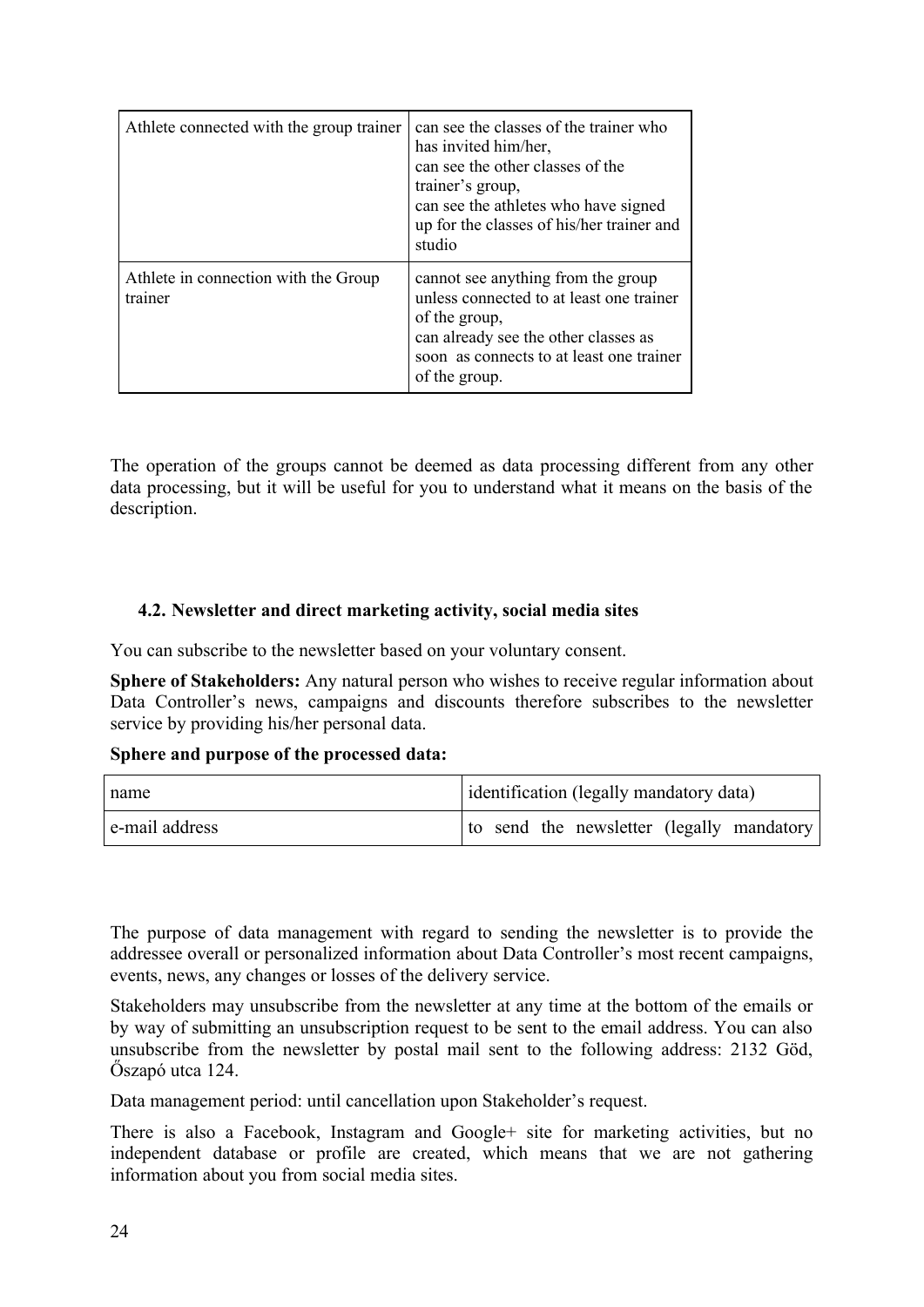The data acquired on the basis of this paragraph can be processed in compliance with the above underlying principles by the colleagues of Spomoco who need such data for their work.

We will not disclose the data provided by you to any third parties.

# **Data processer:**

We send newsletter to our customers with the use of the Mailerlite service.

UAB "MailerLite" Paupio st. 28, LT-11341 Vilnius, Lithuania.

Website: www.mailerlite.com

email: [info@mailerlite.com](mailto:info@mailerlite.com)

## **4.2.1.**Robinson list

Pursuant to § 21. of Act CXIX./1995 on the use of name and address information serving the purpose of research and direct marketing, we are keeping records (prohibited list/Robinson list) of the name and address data of the Stakeholders who have requested that the management of their data for a given purpose shall be discontinued, or have not given their consent in spite of Spomoco's inquiry, or have enforced their right to prohibit data at the authority dealing with the registration of personal data and address data.

# **4.3. Complaint management**

A complaint can be lodged based on voluntary consent, however it is mandatory for the processed data pursuant to the legal provision for data management (Act CLV./1997).

**Sphere of Stakeholders**: All natural persons who wish to lodge a verbal or written complaint about an ordered service/product and/or Data Controller's conduct, activity or omission.

The purpose of data processing is to identify the Stakeholder and the complaint, and to record mandatory data pursuant to legislation.

| complaint id.                                                    | identification                     |
|------------------------------------------------------------------|------------------------------------|
| name                                                             | identification                     |
| place, time and way of complaint receipt                         | identification                     |
| email address                                                    | identification, keeping in contact |
| telephone number                                                 | keeping in contact                 |
| time of a call                                                   | identification                     |
| personal data provided<br>during<br>conversation or in the email | the   identification               |
| invoicing/mail address                                           | keeping in contact                 |
| product/service as the subject of complaint                      | investigation of the complaint     |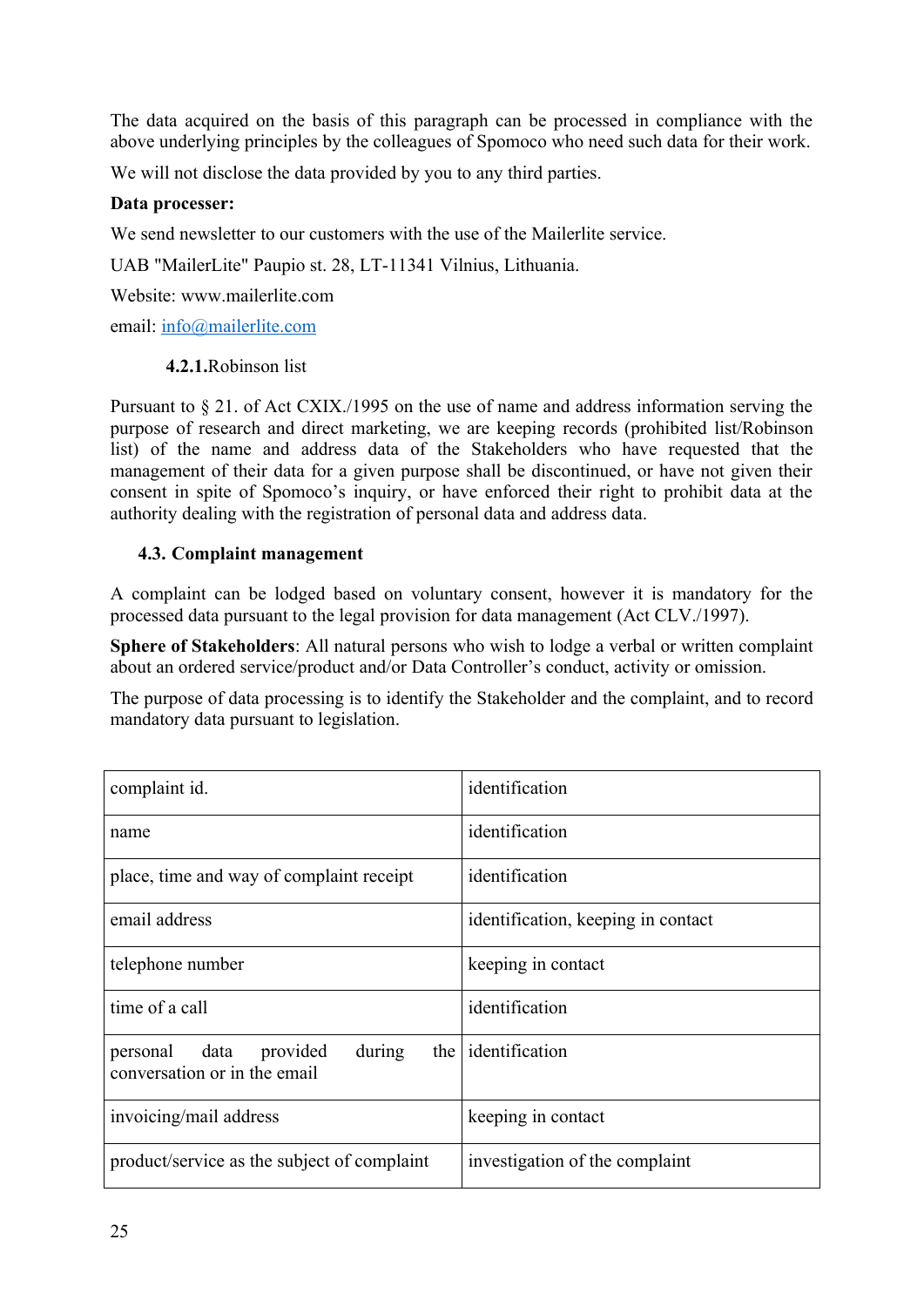| documents attached      | investigation of the complaint |
|-------------------------|--------------------------------|
| reason of the complaint | investigation of the complaint |
| the complaint itself    | investigation of the complaint |

**Sphere and purpose of the data processing:** 

The purpose of the data processing is to enable the lodging of the complaint and to remain in contact.

Duration of data management: Data Controller shall manage the minutes taken of the complaint and the duplicate copy of the answer for 5 years on a mandatory basis pursuant to 17/A § (7) of the applicable and effective Act CLV./1997.

## **4.4. Request for information**

Any request for information is based on voluntary consent.

**Sphere of stakeholders:** All natural persons who get in touch with Data Controller and ask for information based on the provision their personal data.

## **Sphere and purpose of the processed data:**

| _____ |  |  | . A series of the product of the product of the product of the series of the series of the series of the series of the series of the series of the series of the series of the series of the series of the series of the serie |
|-------|--|--|--------------------------------------------------------------------------------------------------------------------------------------------------------------------------------------------------------------------------------|
|       |  |  |                                                                                                                                                                                                                                |
|       |  |  |                                                                                                                                                                                                                                |
|       |  |  |                                                                                                                                                                                                                                |
|       |  |  |                                                                                                                                                                                                                                |
|       |  |  |                                                                                                                                                                                                                                |

The purpose of the data processing is to provide adequate information for the stakeholder and to keep in contact.

Duration of data management: until the purpose is reached.

#### **4.5. Cookies**

We sometimes need to place data files called "cookies" on your computer for the proper operation of the website and the application, as is done by other large websites and internet service providers.

#### **What are these cookies?**

Cookies are small text files stored by the website on the computers or mobile devices of those visiting its sites. The cookies help the website to remember your operations and personal setups (e.g. user name, language, font size and other individual set-ups related to the retrieval of the website) for a while, and in this way you do not need to specify them all over again every time you visit our website or navigate from one site to the other.

#### **The cookies used by us**

- There aren't user-input cookies
- authentication cookies

Name: PHPSESSID

Purpose, what data has access to: server cookie id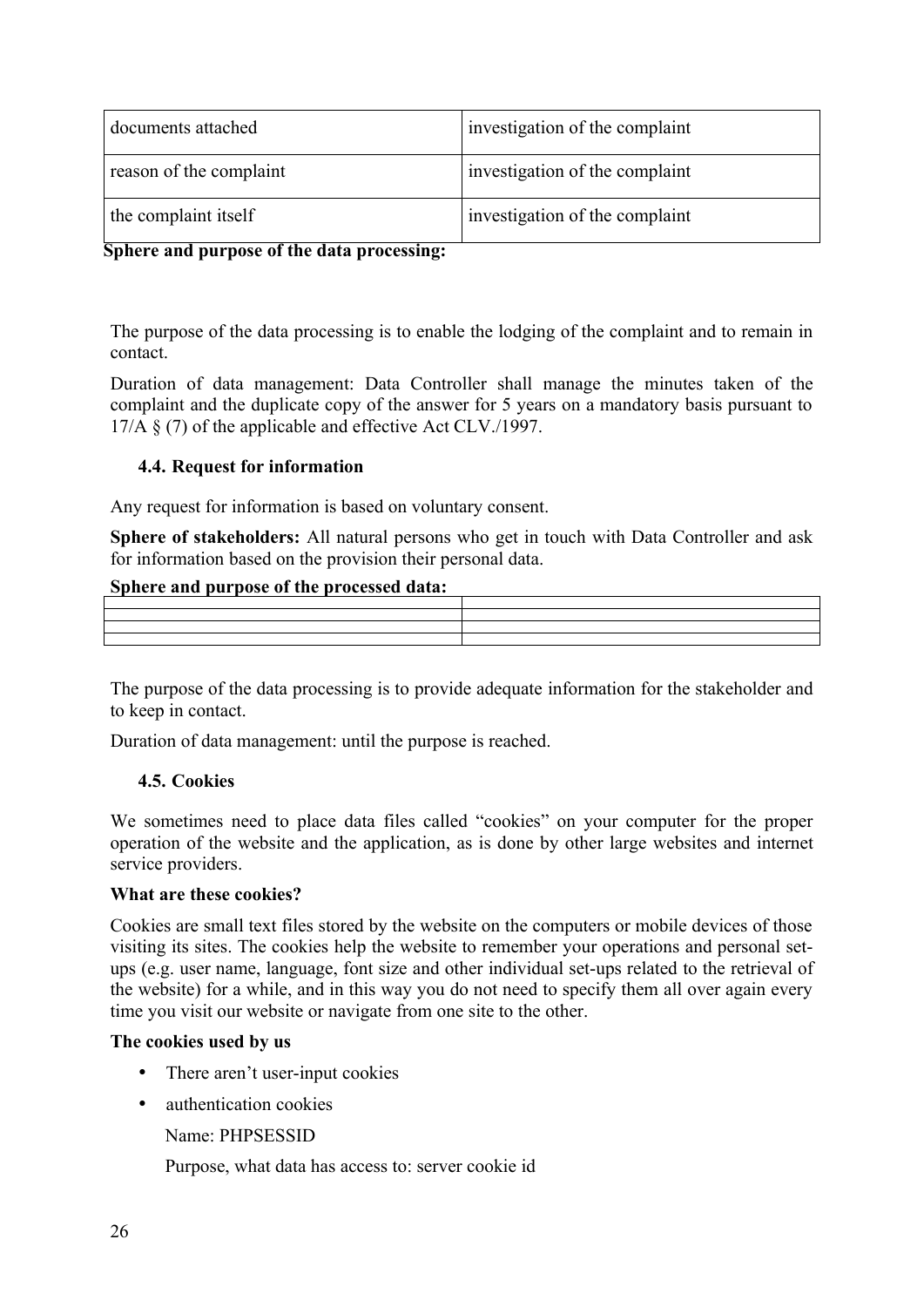Lifetime: expire at end of the session Important for the use of the website and application? yes/no Connected to the operation or used on a continuous basis? operation Our own cookie? yes/no Any data connected with the cookie will only be managed by us. We do not use the cookies for any other purpose.

- user centric security cookies
	- Name: csrf

Purpose, what data has access to: Blocks attempts to break down website, does not have access to data, has a unique code line.

Lifetime: expire at end of the session

Important for the use of the website and application? yes/no

Connected to the operation or used on a continuous basis? operation

Our own cookie? yes/no

Any data connected with the cookie will only be managed by us.

We do not use the cookies for any other purpose.

· user interface customization cookies

Name: language

Purpose, what data has access to: country code, returning user language settings on the

site

Lifetime: 30 days Important for the use of the website and application? yes/no Connected to the operation or used on a continuous basis? Our own cookie? yes/no Any data connected with the cookie will only be managed by us. We do not use the cookies for any other purpose.

Name: ll (lastlogin) Purpose, what data has access to: last login date time Lifetime: 24 hours Important for the use of the website and application? yes/no Connected to the operation or used on a continuous basis? continuous in lifetime Our own cookie? yes/no Any data connected with the cookie will only be managed by us.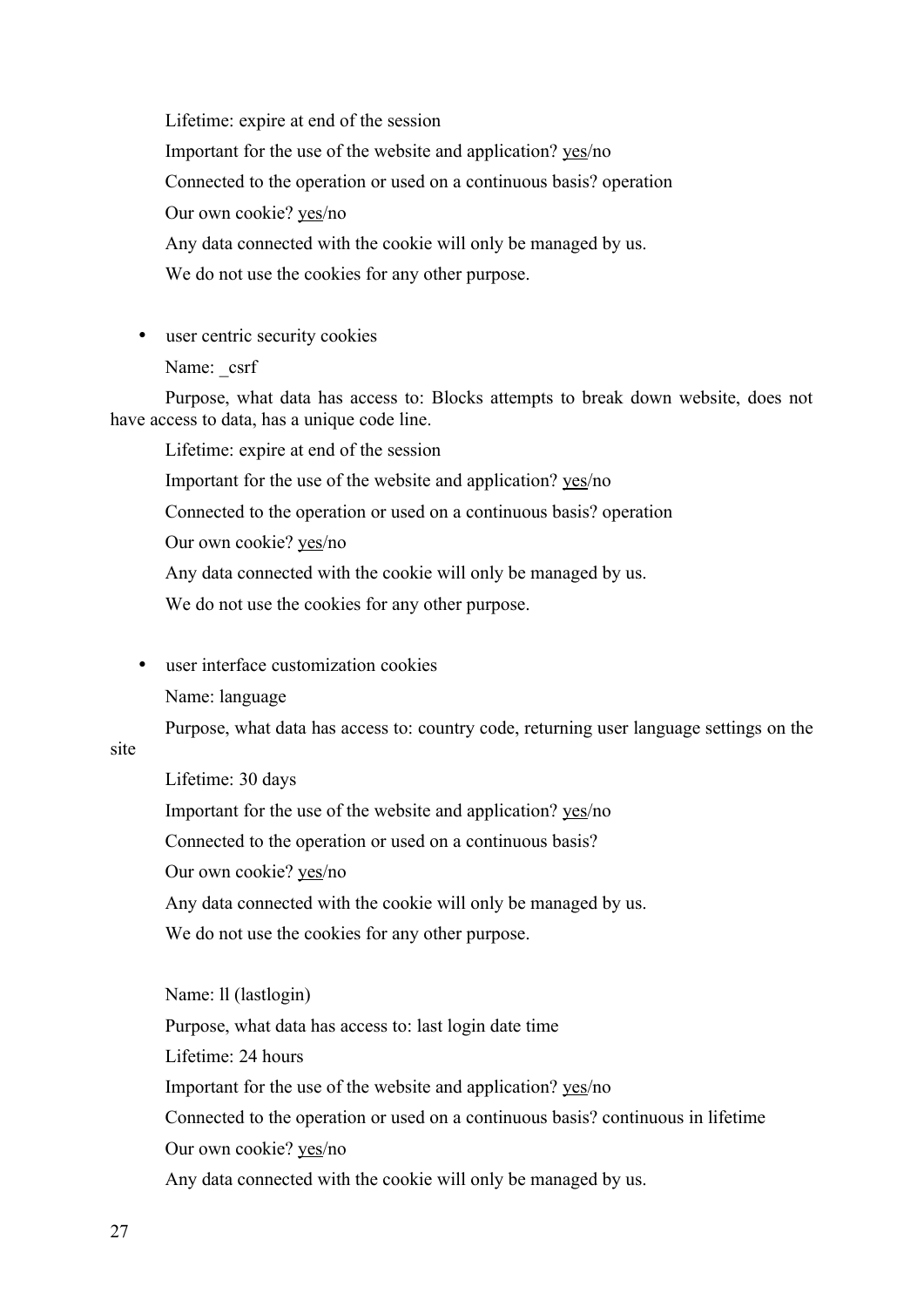We do not use the cookies for any other purpose.

Name: guest-trainerlessonid

Purpose, what data has access to: when client registering on a public timetable, identify the class, class id

Lifetime: 24 hours

Important for the use of the website and application? yes/no

Connected to the operation or used on a continuous basis? continuous in lifetime

Our own cookie? yes/no

Any data connected with the cookie will only be managed by us.

We do not use the cookies for any other purpose.

Name: public-trainer

Purpose, what data has access to: when client registering on a public trainer link, identify the trainer, trainer id

Lifetime: 24 hours

Important for the use of the website and application? yes/no

Connected to the operation or used on a continuous basis? continuous in lifetime

Our own cookie? yes/no

Any data connected with the cookie will only be managed by us.

We do not use the cookies for any other purpose.

Name: public-group-trainerlessonid

Purpose, what data has access to: when client registering on a public timetable, identify the class, class id

Lifetime: 24 hours

Important for the use of the website and application? yes/no

Connected to the operation or used on a continuous basis? continuous in lifetime

Our own cookie? yes/no

Any data connected with the cookie will only be managed by us.

We do not use the cookies for any other purpose.

#### **Maintenance of cookies**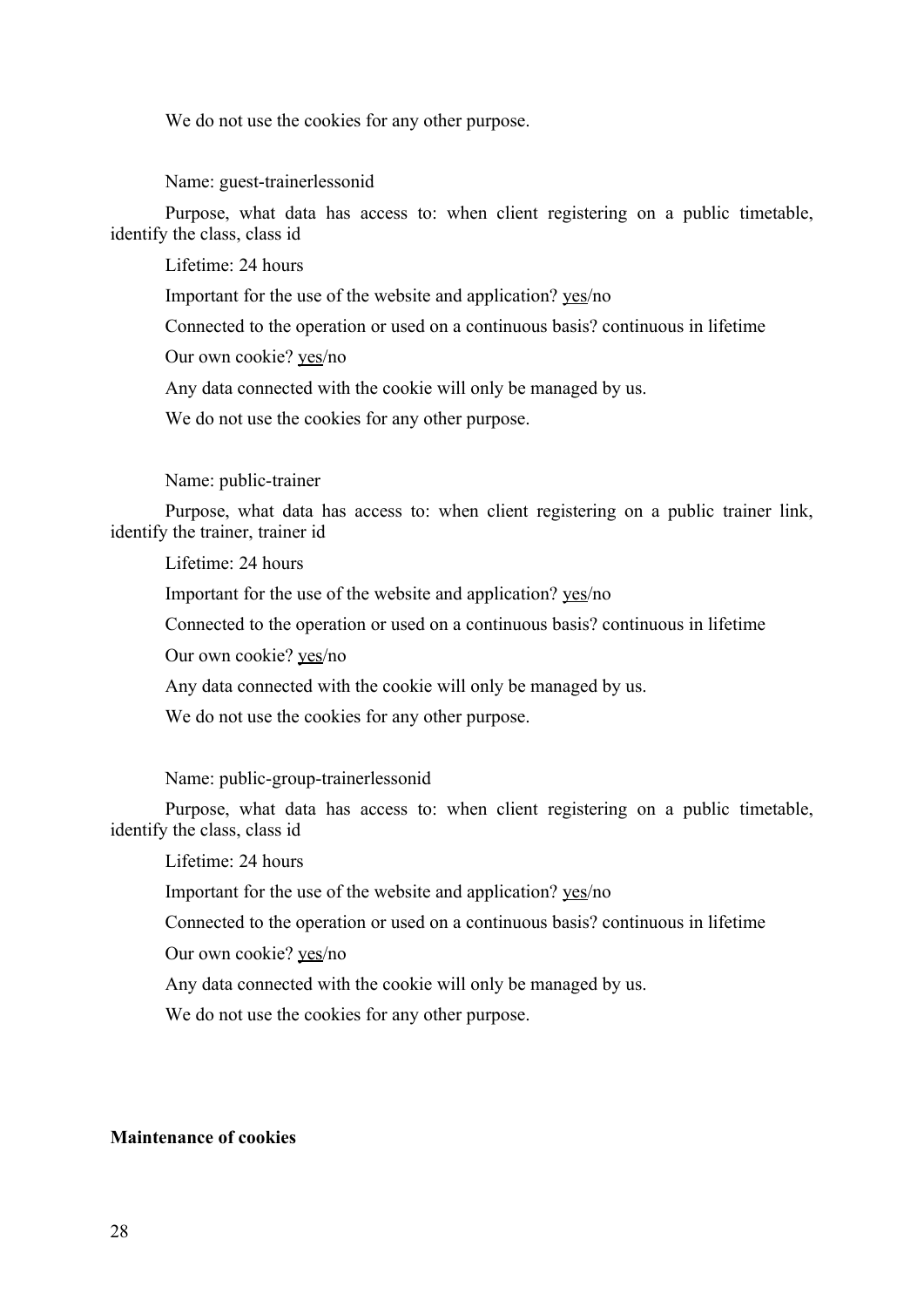It is possible for you to maintain and/or discretionally erase the cookies. See more information about this on website [aboutcookies.org.](http://www.aboutcookies.org/) You can erase all the cookies stored on your computer, and you can prohibit their installation in most of the browser programs. In such cases, however it may happen that when you visit a site, you will have to make the set-ups manually every time, and you will have to understand that in such cases certain services and functions may not work.

#### **4.6. Further useful information**

- **4.6.1.**Some of your data as you can also see in the table can be seen by other users (those you have given a right to view) (the addressees). This however will not be deemed as data forwarding or data storing. Any other users can only see your data, but apart from viewing it, they cannot do any data processing on it, therefore you are not allowed either to carry out any data processing activities on the data of others apart from viewing (except if the other person has provided his/her expressed consent to this, but this is based on the personal relationship between the two of you regardless of Spomoco). In line with this, it is prohibited to save, use, gather, etc. any personal data from the Spomoco application.
- **4.6.2.**By providing your mandatory data and ticking off a box (I accept the data processing information and the general contract terms and conditions) you are giving your consent to providing viewing access to such data for other users in line with your so called viewing set-ups, and to allowing Spomoco to manage your data for the purpose and duration specified in the above table.
- **4.6.3.**By providing your non-mandatory data, you are giving your consent to providing viewing access to such data for other users in line with your so called viewing set-ups and to allowing Spomoco to manage your data for the purpose and duration specified in the above table. It is not necessary to mark the box here, you only have to do that upon registration, while you can provide such data following your registration. Of course, the password of your Spomoco account cannot be seen by any other users.
- **4.6.4.**The Spomoco application does not ask you for any special personal data. If anybody asked you for such data on behalf of Spomoco, please report to us.
- **4.6.5.**Data Controller does not forward data either within the EEC or to any third country (countries outside the EEC).
- **4.6.6.**Spomoco does not do profiling.
- **4.6.7.**Spomoco shall be responsible for keeping your data uptodate and correct therefore please put through all changes in your data immediately also in your Spomoco account.
- **4.6.8.**We will send you notification about your following actions concerning data protection issues in our application:
- · connection to a trainer or athlete (information when you make some of your data viewable for the other party)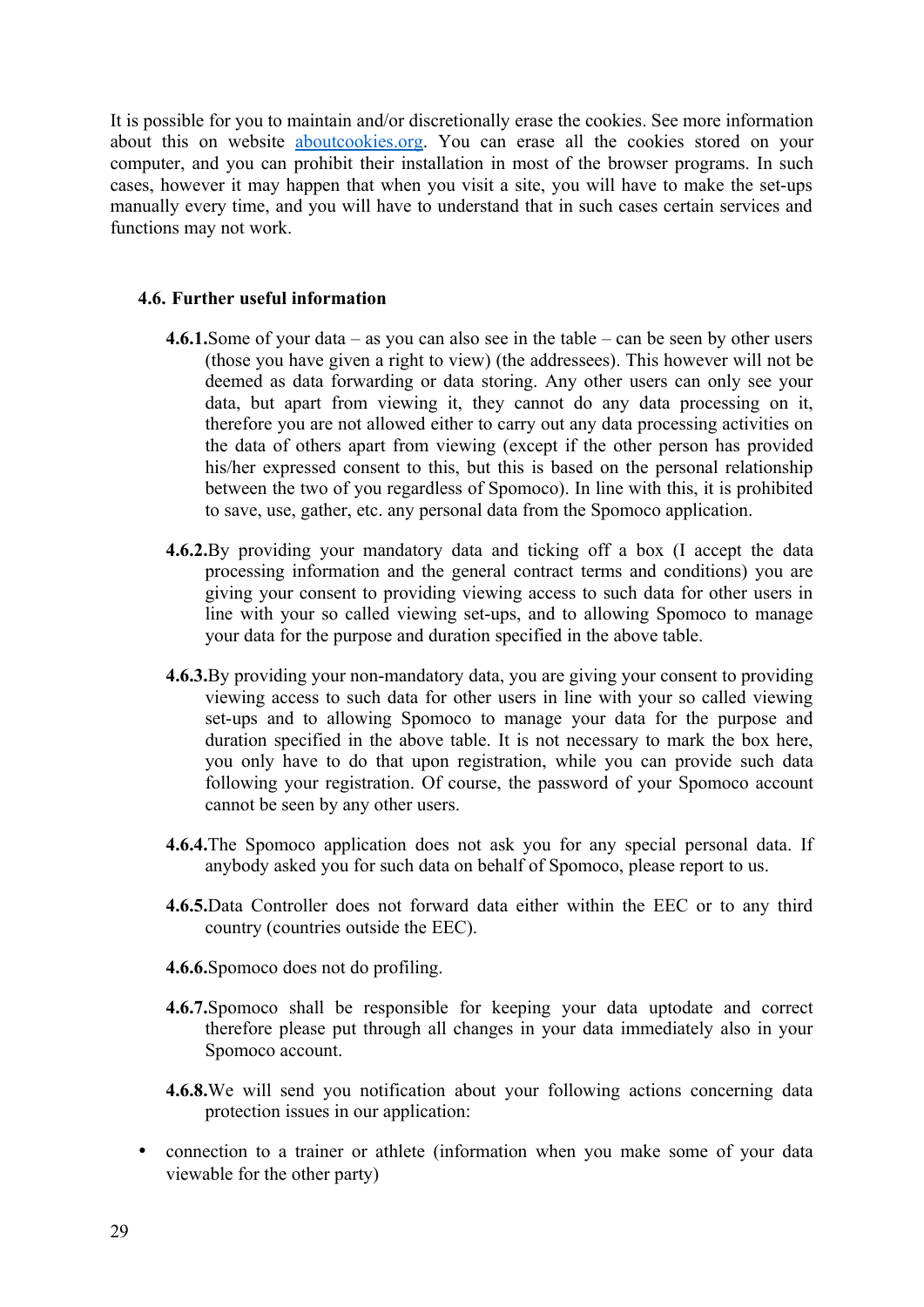· connection to a group (information when during the connection you make some of your data viewable for the trainers in the group and the athletes connected to the trainer in the group)

## **5. Registration and entry with Facebook**

You can register and enter in the application also with your Facebook profile. In such a case we only import your email address, name and public profile image from your Facebook profile, and we only do this upon registration. You can change your name and profile image within the application at any time (you can even erase your profile image), and when you enter for the next time, you will already see your modified data. Spomoco does not send any data from the application to Facebook.

## **6. Stakeholder rights**

- ·**right of access (getting acquainted with the data, the fact whether there is data processing);**
- ·**correction of data if it is obsolete or incorrect;**
- ·**erasure (only in case of consent based data processing);**
- ·**restrict the processing of data;**
- ·**prohibit the use of personal data for direct marketing purposes;**
- ·**transfer of stakeholder's personal data to a third party service provider, or its prohibition;**
- ·**request for a duplicate copy of any personal data managed by Data Controller; or**

**protest against the use of personal data:** in case of a direct marketing purpose, or a legal basis in line with GDPR, Article 6. (1)e) (data processing necessary for a task carried out in the public interest) and f) (data processing in a legitimate interest). Stakeholders may also exercise their protesting rights through automatic tools based on technical specifications by way of unsubscribing from the newsletter.

·**right to data portability:** Any Stakeholder has the right to receiving his/her personal data relating to him/her, and having been provided by him/her to a data controller in a format properly structured, broadly used, and computer readable, and also has the right to forwarding such data to any other data controller without being hindered by the data controller to whom the Stakeholder has provided the data.

# ·**right to withdrawing consent**

Complaints about data processing: if a Stakeholder has any requests or questions in connection with data processing, he/she should send a request by postal mail to data controller's head office or by email to the above email address. We will send our answers without delay but not later than within 30 days to the address requested by you.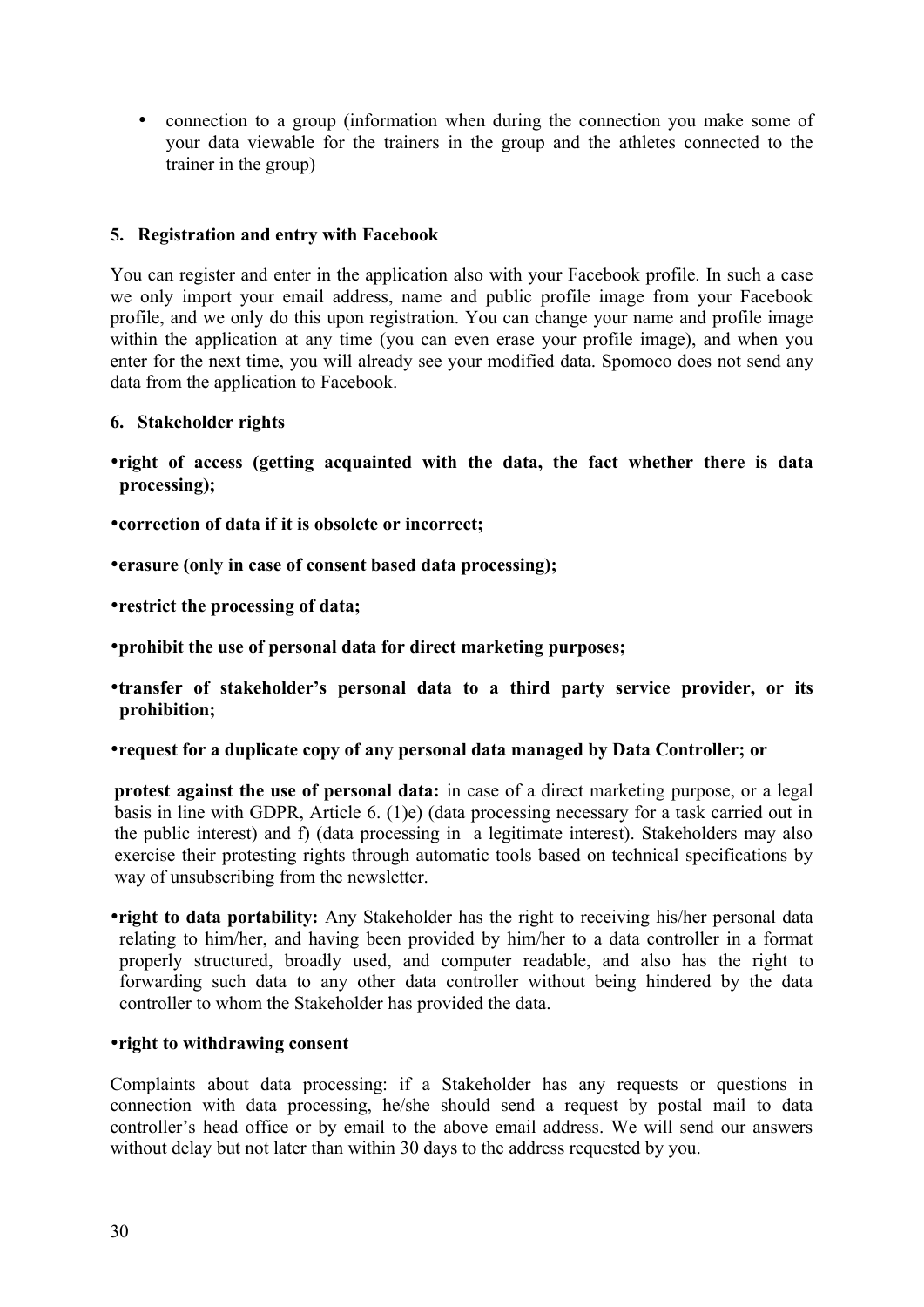Data Protection Supervisory Authority in Hungary: National Authority for Data Protection and Freedom of Information (1125 Budapest, Szilágyi Erzsébet fasor 22/C) [ugyfelszolgalat@naih.hu](mailto:ugyfelszolgalat@naih.hu).

Judicial option: Judging data protection cases belongs to the jurisdiction of regional courts. Any legal case can be initiated before the court competent at Stakeholder's permanent address or place of residence at Stakeholder's discretion.

In case of violation of any of Stakeholder's rights with regard to contents abusive of minors, instigating hatred or exclusion, the rights of a deceased person, or prejudice against his/her good reputation:

# **National Media and Communication Authority 1015 Budapest, Ostrom u. 23-25.**

Mail address: 1525. PoB. 75 Tel: (06 1) 457 7100 Fax: (06 1) 356 5520 E-mail[:](mailto:info@nmhh.hu) [info@nmhh.hu](mailto:info@nmhh.hu)

If Data Controller violates the personal rights of a Stakeholder by their illegal processing of Stakeholder's data or by violating the requirements of data security, the Stakeholder may demand a violation penalty charge from Data Controller.

# **7. Data security**

Data Controller shall ensure the security of the data. For this purpose, Data Controller shall carry out the necessary technical and organisational measures, and create rules of procedure which will be guiding and necessary for the enforcement of data and confidential data protection rules.

Data Controller shall protect the data with appropriate measures from illegal access, change, forwarding, disclosure, erasure or destruction, as well as inadvertent destruction or damage, and inaccessibility due to some change in the technology applied.

Data Controller shall ensure the enforcement of data security rules (also) by way of internal rules, instructions and rules of operation substantially and formally separate from the Rules of Data Protection and Data Security, and the current Information.

When defining and applying data security measures, Data Controller shall take into consideration the prevailing technological development, and shall choose the one data management solution form the different options which provides the higher level protection for personal data, except if this would entail disproportionate difficulties.

Data Controller, in the sphere of his/her IT protection tasks shall ensure in particular the following:

- · security measures against illegal access including the protection of software and hardware tools, and physical protection (access protection, network safety);
- · measures providing data file recovery options including regular safety back-ups and the separated and safe management of duplicate copies (mirroring, mirroring of safe processing, safety back-ups);
- anti-virus protection for data files (anti-virus protection);
- · physical protection of data files and their media including protection against damage caused by fire, water. lightening and other elementary damage, as well as recovery after damage caused by such events (archiving, fire safety).